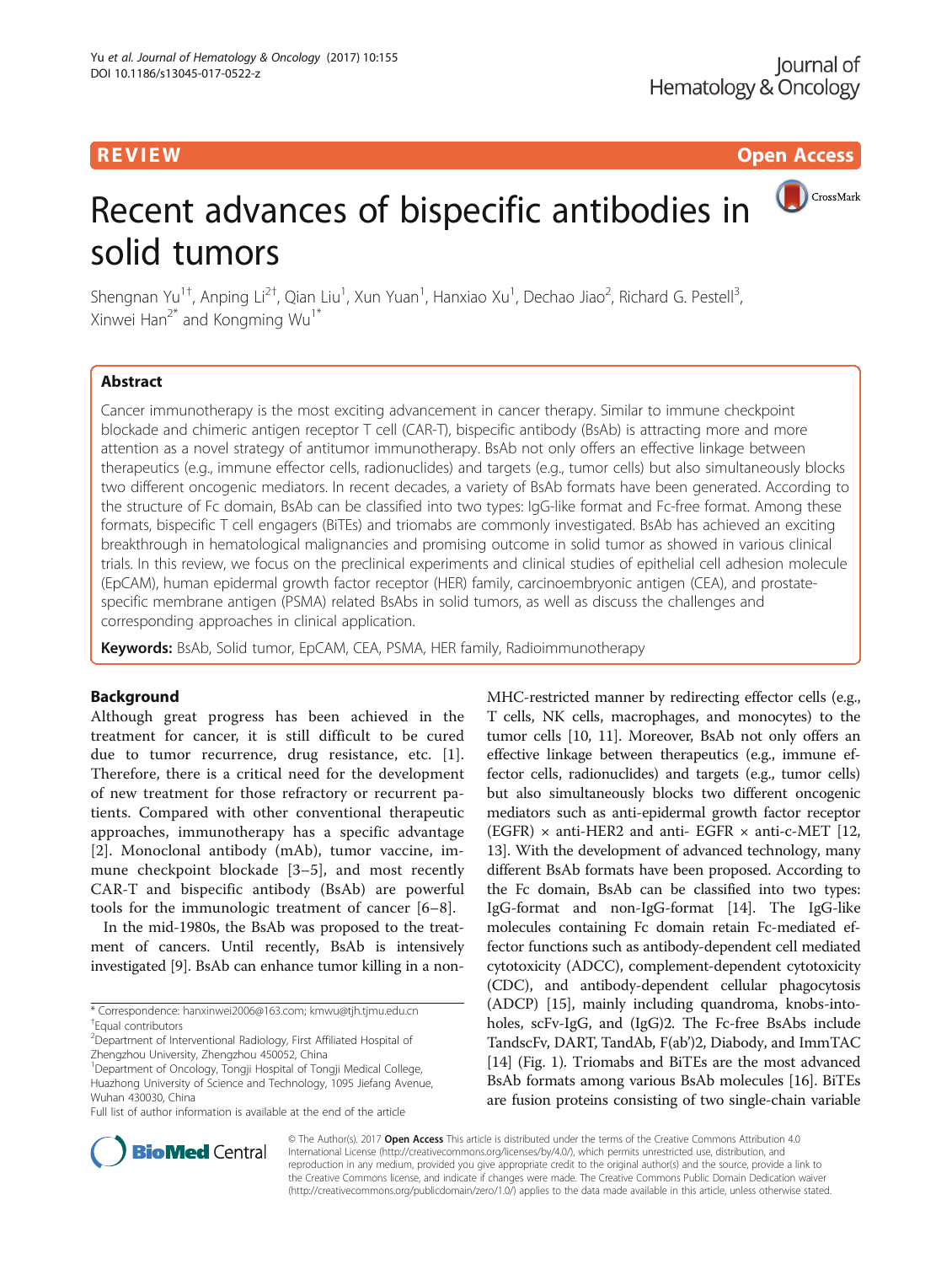<span id="page-1-0"></span>

contain tandscFv, DART, TandAb, F(ab')2, diabody, ImmTAC, Dock and Lock, and scFv-HSA-scF

fragments (scFv) connected by a short peptide linker. One of the scFvs binds to CD3 on T cells and the other to a surface antigen on tumor cells [\[17\]](#page-12-0). Blinatumomab, as a BiTE antibody against CD19/CD3, has been approved for the treatment of relapsed/refractory B-precursor acute lymphoblastic leukemia (ALL) by the US Food and Drug Administration (FDA) in December 2014 [\[18](#page-12-0)]. Due to the absence of Fc domain, BiTEs showed short serum half-lives, which hamper its clinical application. The permeability is an important issue in the treatment of solid tumors, and the permeability of BiTEs is greater than triomabs due to its small molecular mass (55KDa) [\[19](#page-12-0)]. Triomabs, as an IgG-like molecule, could bind two different tumor antigens simultaneously and interact with the FcR expressed on NK cells, macrophages, and dendritic cells through the Fc domain [\[20](#page-12-0)]. Because of the existence of Fc domain, triomabs show slower clearance from the blood than BiTEs. Nevertheless, the strong immunogenicity and compromised permeability of triomabs are just caused by Fc domain [[21\]](#page-12-0). In 2009, catumaxomab, a triomab co-targeting EpCAM/CD3, was approved for the

intraperitoneal treatment of malignant ascites in patients with EpCAM-positive cancers [\[22](#page-12-0)].

The interaction of T cells and tumor cells, which is mediated by BsAb, initiates the killing process of T cells, including activation of CD3, formation of immunologic synapses, activation and proliferation of T cell, secretion of cytokines and cytotoxic granules, and lysis of tumor cells [[23](#page-12-0)]. The activated  $CDS<sup>+</sup>$  and  $CD4<sup>+</sup>$  T cells lyse cancer cells predominantly through perforin and granzyme B. The activated T cells secrete various cytokines such as IFN-γ, TNF, IL-2, IL-6, and IL-10 [\[24](#page-12-0)]. In addition to the above mechanism, triomabs can recruit other immune cells such as NK cells, macrophages which could kill tumor cells and mediate the costimulation between T cells and accessory cells [\[20](#page-12-0)]. Simultaneously recruiting and activating different immune effector cells to the tumor site result in potent tumor-cell elimination by the different immunologic killing mechanisms mentioned above [\[25](#page-12-0)] (Fig. [2\)](#page-2-0).

At present, although the clinical outcome of BsAB is less satisfied in solid tumors than in hematologic malignancies [[26](#page-12-0), [27\]](#page-12-0), there are abundant ongoing studies,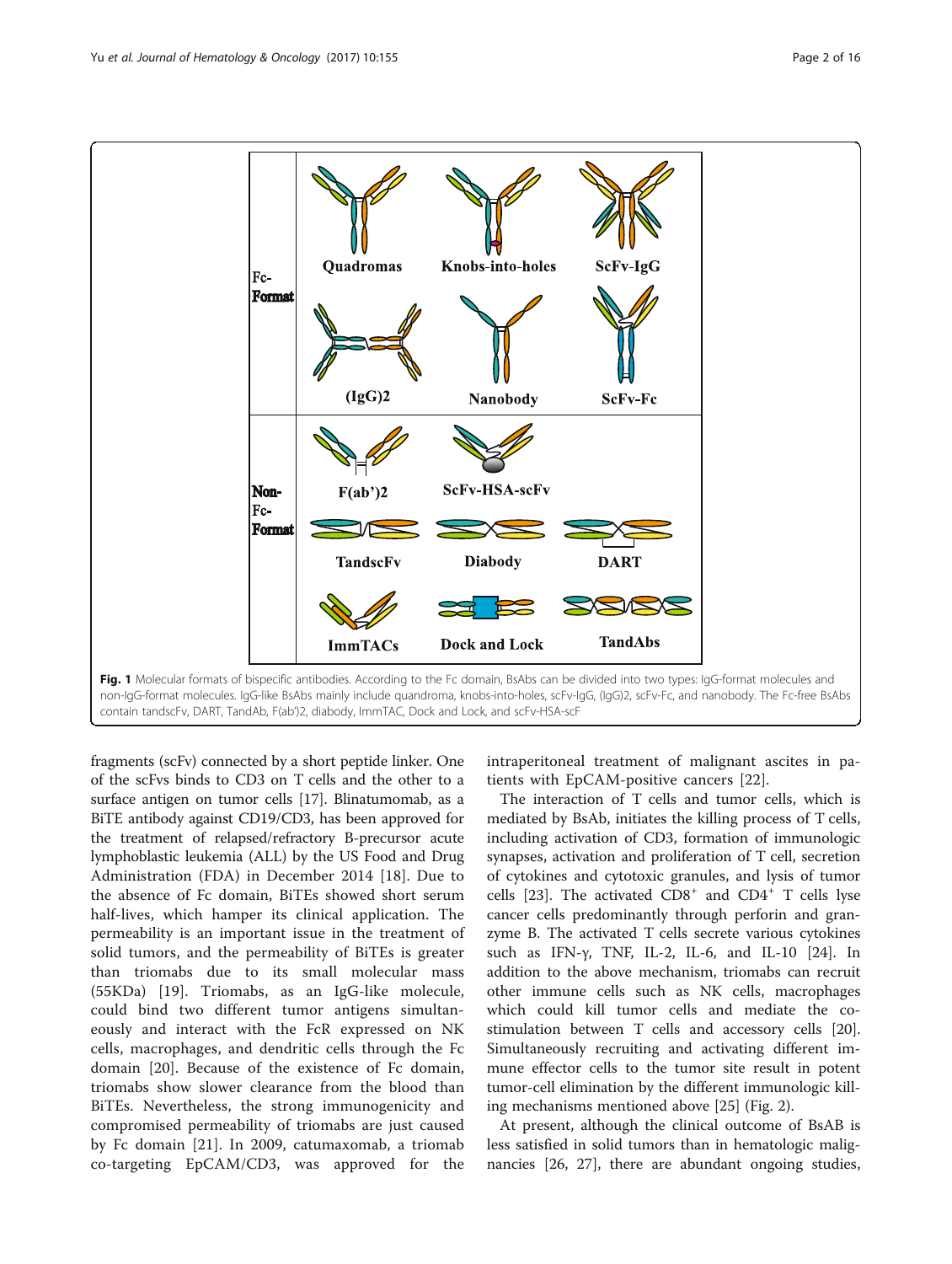

<span id="page-2-0"></span>

and some products have entered clinical trials. In this review, we will mainly summarize the correlated studies of BsAb in solid tumors (Table [1](#page-3-0)) and discuss the challenges and corresponding approaches in clinical application. This review will focus on commonly expressed antigens on solid tumors, such as EpCAM, HER family, CEA, and PSMA, and BsAB targeting these antigens are also extensively investigated and have demonstrated a great potential in cancer immunotherapy.

# Targeting antigens EpCAM

EpCAM (CD326, 17-1A) is a 39–40 KDa transmembrane glycoprotein that functions as adhesion molecule [[28, 29\]](#page-12-0). EpCAM is expressed by majority of normal epithelial tissues including lung, colon, pancreas, bile ducts, breast, as well as embryonic stem cells [[30, 31](#page-12-0)]. Similar to CD44, CD133, and CD166, EpCAM is also considered as a cancer stem cell (CSC) marker [[32](#page-12-0)–[34](#page-12-0)]. The expression of EpCAM is correlated with epithelial cell proliferation, differentiation, and migration [[35](#page-12-0)–[37](#page-12-0)]. EpICD, as the intracellular domain of EpCAM, is associated with the Wnt pathway which regulates gene transcription when translocated into the nucleus resulting in cell proliferation and tumor formation [[32, 38\]](#page-12-0). EpCAM is

expressed on certain carcinomas including ovarian cancer, breast cancer, lung cancer, pancreas cancer, colorectal cancer, head and neck squamous-cell carcinoma (HNSCC), and gastric cancer [[39, 40\]](#page-12-0). Overexpression of EpCAM was detected in 35.6% breast cancer samples by the immunohistochemical method and was related to poor prognosis [\[41](#page-12-0)]. A study demonstrated that high expression of EpCAM was a poor prognostic indicator of breast cancer with node-positive [\[42](#page-12-0)]. Similarly, a retrospective study found that EpCAM was overexpressed in 68.8% epithelial ovarian cancer (EOC) and was associated with reduced survival time, especially in stage III–IV and poorly differentiated subtype [\[43](#page-12-0)]. EpCAM was highly expressed in 86.5% of non-small cell lung cancer (NSCLC) patients [[39\]](#page-12-0). Moreover, high level of EpCAM expression was detected in more than 90% of HNSCC patients [\[35\]](#page-12-0). Therefore, bispecific antibody targeting EpCAM provides an attractive choice for immunotherapy of those cancers. Triomab (e.g., catumaxomab) and BiTE (e.g., MT110) are two major types of anti-EpCAM x anti-CD3 BiAbs.

Catumaxomab (Removab) is an intact trifunctional bispecific antibody consisting of a murine IgG2a targeting EpCAM, a rat IgG2b targeting CD3, and Fc fragment recruiting different immune effector cells [\[44](#page-12-0)]. It was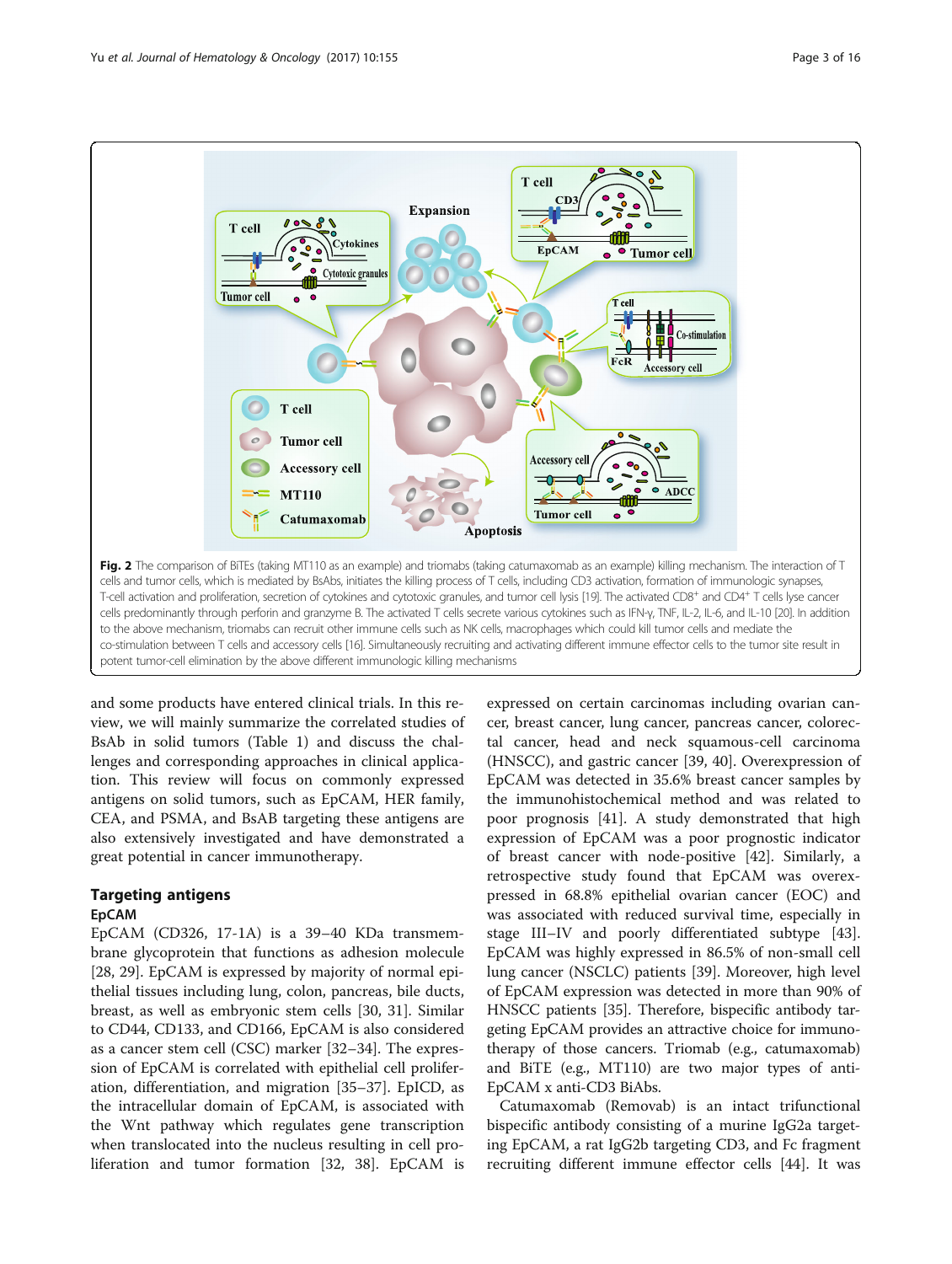<span id="page-3-0"></span>

| DIR-KUJ (AILIPI KUL (AKU)QU DARID RJILIJ I DIRE |                    |                             | r Siviet Ergie des lis sensibilitäts in Solid |                                         |          |                        |             |
|-------------------------------------------------|--------------------|-----------------------------|-----------------------------------------------|-----------------------------------------|----------|------------------------|-------------|
| <b>BsAb</b>                                     | Targets            | Format                      | Function                                      | Diseases                                | Phase    | Stage                  | Identifier  |
| Catumaxomab                                     | EpCAM/CD3          | Triomab                     | Redirect T cells and accessory cells          | Ovarian cancer                          | $=$      | Completed              | NCT00189345 |
| Catumaxomab                                     | EpCAM/CD3          | Triomab                     | Redirect T cells and accessory cells          | EpCAM positive tumor, malignant ascites | $\equiv$ | Completed              | NCT00836654 |
| Catumaxomab                                     | EpCAM/CD3          | Triomab                     | Redirect T cells and accessory cells          | Gastric cancer, adenocarcinoma          |          | Completed              | NCT00464893 |
| Catumaxomab                                     | EpCAM/CD3          | Triomab                     | Redirect T cells and accessory cells          | Gastric adenocarcinomas                 |          | Active, not recruiting | NCT01504256 |
| Catumaxomab                                     | EpCAM/CD3          | Triomab                     | Redirect T cells and accessory cells          | Ovarian cancer                          |          | Completed              | NCT01246440 |
| Catumaxomab                                     | EpCAM/CD3          | Triomab                     | Redirect T cells and accessory cells          | Gastric peritoneal carcinomatosis       |          | Terminated             | NCT01784900 |
| Catumaxomab                                     | EpCAM/CD3          | Triomab                     | Redirect T cells and accessory cells          | Epithelial cancer                       |          | Terminated             | NCT01320020 |
| Catumaxomab                                     | EpCAM/CD3          | Triomab                     | Redirect T cells and accessory cells          | Malignant ascites                       | Ξ        | Completed              | NCT00822809 |
| MT110                                           | EpCAM/CD3          | BITE                        | T cell recruitment                            | EpCAM-positive solid tumors             |          | Completed              | NCT00635596 |
| Ertumaxomab                                     | HER2/CD3           | Triomab                     | Redirect T cells and accessory cells          | Breast cancer                           |          | Terminated             | NCT00452140 |
| Ertumaxomab                                     | <b>HER2/CD3</b>    | Triomab                     | Redirect T cells and accessory cells          | Breast cancer                           |          | Terminated             | NCT00522457 |
| Ertumaxomab                                     | HER2/CD3           | Triomab                     | Redirect T cells and accessory cells          | Her2 positive advanced solid tumors     | $\equiv$ | Terminated             | NCT01569412 |
| HER2Bi-aATC                                     | HER2/CD3           | with BsAbs<br>T cells armed | Activated T cells                             | Her2-positive neoplasms                 |          | Recruiting             | NCT02662348 |
| EGFRBi-aATC                                     | EGFR/CD3           | with BsAbs<br>T cells armed | Activated T cells                             | Advanced solid tumors                   |          | Terminated             | NCT01081808 |
| MDX-447                                         | EGFR/CD64          | 2(Fab)                      | Active monocytes                              | Brain and central nervous system tumors |          | Completed              | NCT00005813 |
| $MM-111$                                        | <b>HER2/HER3</b>   | HSA body                    | Blockade of 2 receptors                       | HER2 amplified solid tumors             |          | Completed              | NCT00911898 |
| MM-111 + Herceptin                              | HER2/HER3          | HSA body                    | Blockade of 2 receptors                       | Breast cancer                           |          | Completed              | NCT01097460 |
| MCLA-128                                        | HER2/HER3          | Full Length IgG1            | Blockade of 2 receptors                       | Malignant solid tumors                  | $\equiv$ | Recruiting             | NCT02912949 |
| $MM-141$                                        | <b>HER3/IGF-IR</b> | scFv-lgG                    | Blockade of 2 receptors                       | Hepatocellular carcinoma                |          | Completed              | NCT01733004 |
| $MM-141$                                        | <b>ER3/IGF-IR</b>  | $scFv-lgG$                  | Blockade of 2 receptors                       | Pancreatic cancer                       |          | Recruiting             | NCT02399137 |
| LY3164530                                       | EGFR/MET           | OrthoFab-IgG                | Blockade of 2 receptors                       | Advanced or metastatic cancer           |          | Active, not recruiting | NCT02221882 |
| TargomiRs                                       | EGFR/EDV           | Unclear                     | Delivery of nanoparticles                     | MPM and NSCLC                           |          | Recruiting             | NCT02369198 |
| EGFR(V)-EDV-Dox                                 | EGFR/EDV           | Unclear                     | Delivery of nanoparticles                     | Glioblastoma                            |          | Recruiting             | NCT02766699 |
| <b>AMG211</b>                                   | CEA/CD3            | BITE                        | T cell recruitment                            | Gastrointestinal cancer                 |          | Recruiting             | NCT02760199 |
| <b>AMG211</b>                                   | CEA/CD3            | BITE                        | T cell recruitment                            | Gastrointestinal cancer                 |          | Recruiting             | NCT02291614 |
| <b>AMG211</b>                                   | CEA/CD3            | BITE                        | T cell recruitment                            | Gastrointestinal adenocarcinomas        |          | Recruiting             | NCT01284231 |
| RO6958688                                       | CEA/CD3            | lgG-based                   | T cell recruitment                            | CEA-positive solid tumors               |          | Recruiting             | NCT02324257 |
| RO6958688+Atezolizumab                          | CEA/CD3            | lgG-based                   | T cell recruitment                            | CEA-positive solid tumors               |          | Recruiting             | NCT02650713 |
| RO6895882                                       | CEA/IL2            | ScFv-lgG                    | The delivery of cytokines                     | CEA-positive solid tumors               |          | Completed              | NCT02004106 |
| $\mathbb{F}^2$                                  | <b>CEA/HSG</b>     | Dock and lock               | Radioimmunotherapy                            | Colorectal cancer                       |          | Completed              | NCT00860860 |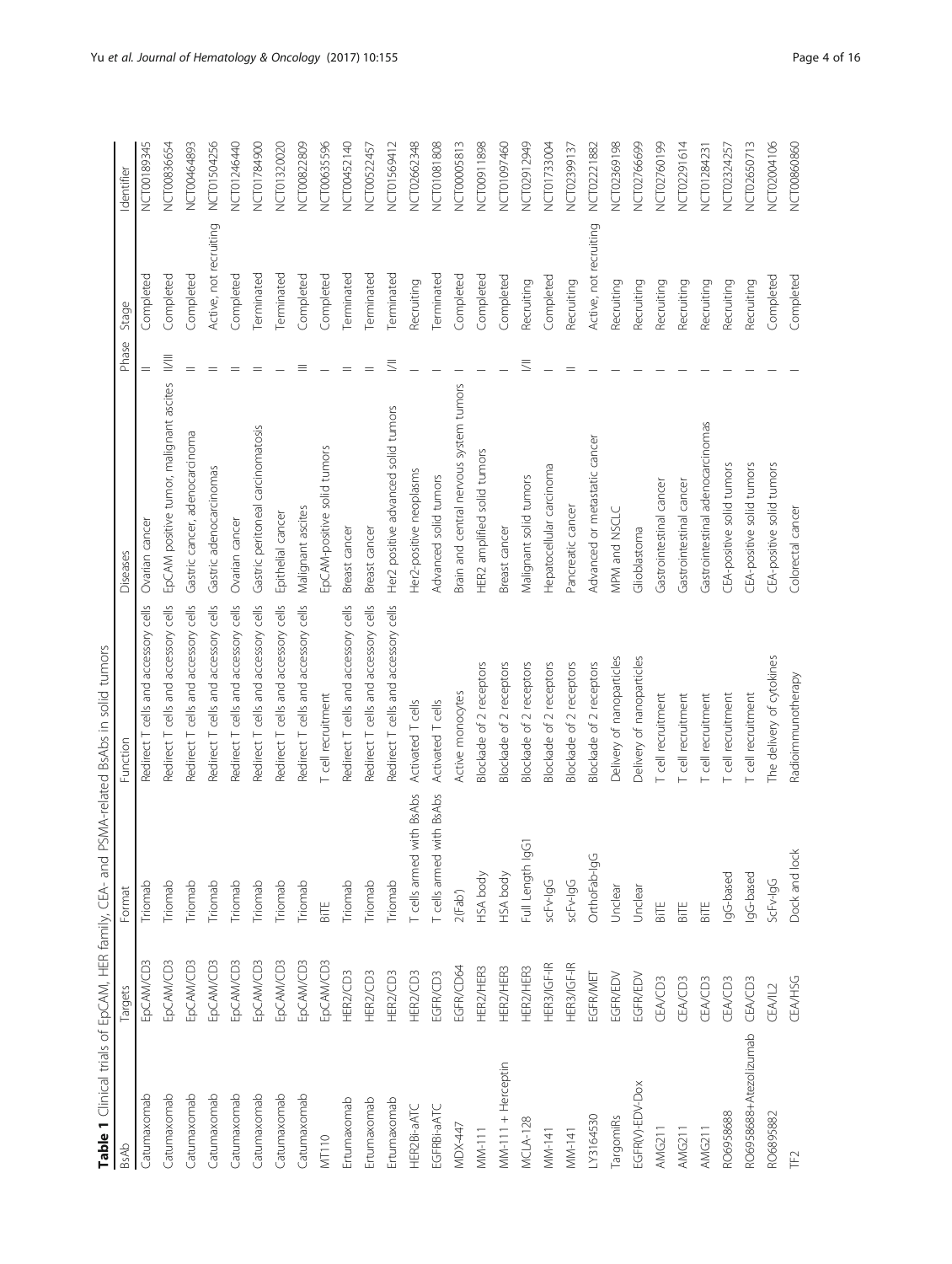| FP                 | CEA/HSG                  | Dock and lock | Radioimmunotherapy | Small cell lung cancer          | Completed  | NCT01221675        |
|--------------------|--------------------------|---------------|--------------------|---------------------------------|------------|--------------------|
| TF2                | CEA/ HSG                 | Dock and lock | mmuno-PET          | Medullary thyroid carcinoma     | Completed  | NCT01730638        |
| TF2                | CEA/HSG                  | Dock and lock | mmuno-PET          | Breast carcinoma expressing CEA | Ongoing    | <b>NCT01730612</b> |
| TF2                | <b>CEA/HSG</b>           | Dock and lock | Radioimmunotherapy | Colorectal cancer               | Terminated | NCT01273402        |
| TF2                | <b>CEA/HSG</b>           | Dock and lock | Immuno-PET         | Colorectal cancer               | Completed  | NCT02587247        |
| Anti-CEAxanti-DTPA | CEA/di-DTPA-131 scFv-lgG |               | Radioimmunotherapy | Medullary thyroid carcinoma     | Completed  | NCT00467506        |
| BAY2010112         | PSMA/CD3                 | BITE          | T cell recruitment | CRPC                            | puiobuc    | <b>NCT01723475</b> |
| MOR209/ES414       | PSMA/CD3                 | ScFv-Fc-scFv  | T cell recruitment | mCRPC                           | Recruiting | NCT02262910        |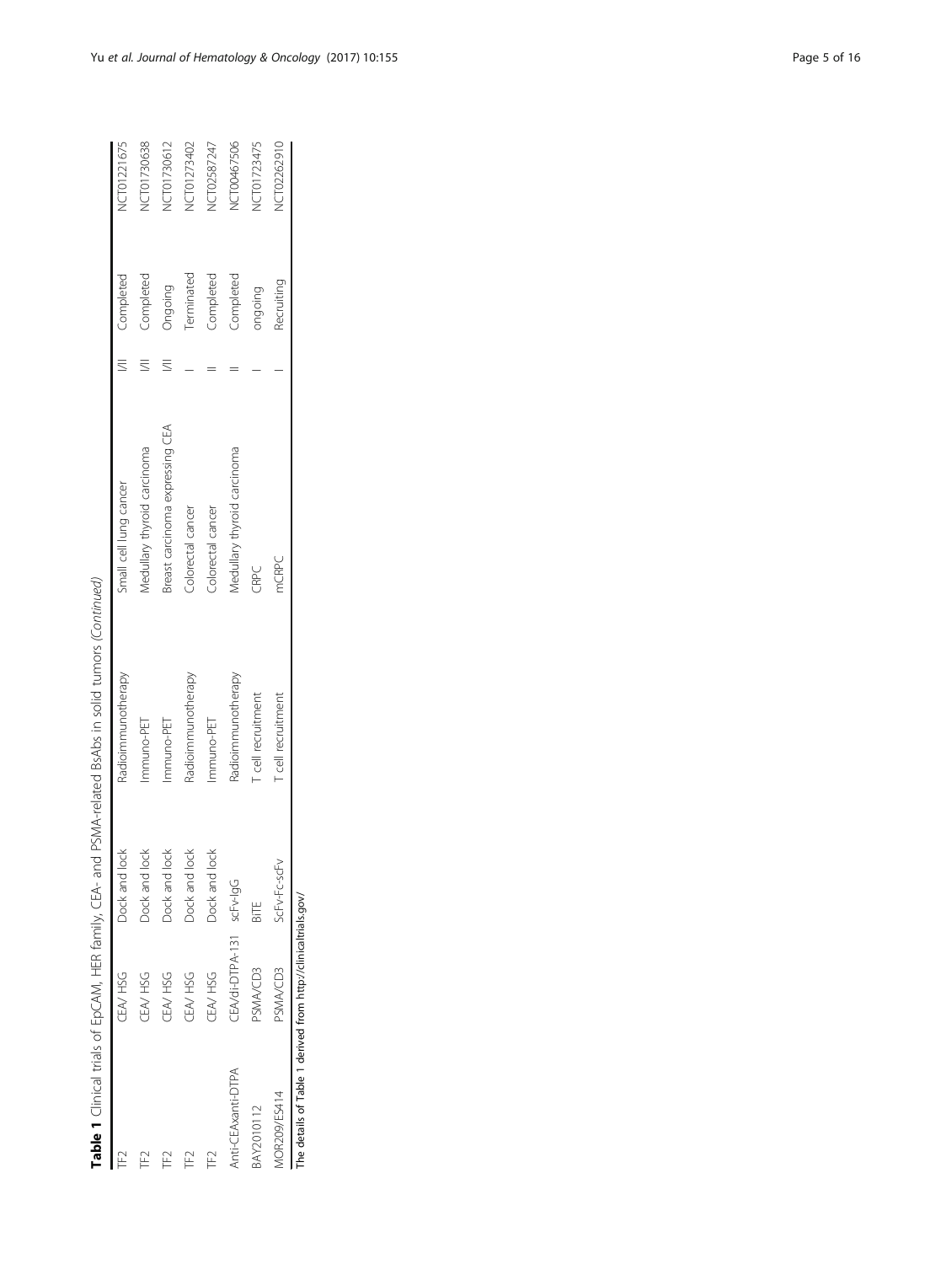approved by the European Union for the treatment of malignant ascites in April 2009 [[45\]](#page-12-0). The trifunction of catumaxomab was assessed by co-culture of tumor spheroids of FaDu cell line (HNSCC) with peripheral blood mononuclear cells (PBMCs). The results indicated that three functional parts of catumaxomab were essential for the entire antitumor activity [[46\]](#page-12-0). Schmitt et al. investigated the opsonization mediated by catumaxomab with co-culture of tumor cells and PBMCs. In their studies, opsonization with catumaxomab caused the activation of PBMCs and destroyed EpCAM-positive tumor cells [\[44](#page-12-0)]. To evaluate the immunomodulatory effects of catumaxomab, Zitvogel et al. developed in vitro experimental model of malignant ascites system. They found that catumaxomab activated and transformed T cells to inflammatory CD4<sup>+</sup> and CD8<sup>+</sup> Th1 cells, and it stimulated the secretion of IFN-γ. In addition, catumaxomab promoted CD16<sup>+</sup> cells to express TRAIL and costimulatory molecules CD40 and CD80 [[22](#page-12-0)]. Another group investigated the immunological changes in six patients with malignant ascites after intraperitoneal administration of catumaxomab. They found the accumulation of NK cells, macrophages, and T cells in the peritoneal cavity. At the same time, CD69 and CD38, the activation molecular of T cells, were induced by the intraperitoneal (i.p.) catumaxomab infusion. Catumaxomab promoted the secretion of IFN-γ and IL-2, whereas its functions were inhibited in the immunosuppression microenvironment of ascites in vitro [\[47\]](#page-12-0). In an open-label, dose-escalation clinical trial, 16 patients with EpCAM-positive solid tumors were enrolled and treated with catumaxomab. The antitumor efficacy was not optimal: two patients had stable disease, nine patients had disease progression, and the remaining patients were not evaluable. The study results determined that the maximum tolerated dose (MTD) of intravenous catumaxomab was 7 μg/kg. The cytokine release-related symptoms and hepatotoxicity were considered as the major adverse events (AEs) [[48](#page-12-0)]. In a large phase II/III trial, 258 patients with malignant ascites due to epithelial cancer were enrolled. The total patients were comprised of 129 ovarian cancer patients and 129 non-ovarian cancer patients. In each group, 85 patients were treated with paracentesis plus catumaxomab, and the other 44 patients were treated with paracentesis alone. The difference of the time to next paracentesis in the catumaxomab group (77 days) and in the control group (13 days) was significant. The puncture-free survival and overall survival (OS) also exhibited beneficial trend in the catumaxomab group. In addition, compared with the control group, fewer signs and symptoms of ascites were observed in catumaxomabtreated patients. The side effects related to catumaxomab were reversible and manageable [[49](#page-12-0)]. In another phase I clinical trial, a total of 21 patients with NSCLC were recruited, and 15 of them were treated with catumaxomab and were evaluated for the dose limiting toxicity (DLT) and MTD. The five dose-escalation levels ranged from 2 μg/kg to 7.5 μg/kg. In dose level IV and V, grade 3 and 4 elevations of ALT, AST, and  $γ$ -GT were observed, which were identified as the DLT. Nevertheless, the elevation of liver enzymes was reversible. The MTD was determined in dose level III (5 μg of catumaxomab). Moreover, it did not observe the HAMA /HARA (human anti-mouse/human anti-rat antibody) within 28 days in 15 evaluable patients [[50](#page-12-0)]. Twenty-three patients with malignant ascites due to refractory ovarian cancer were treated with i.p. catumaxomab in phase I/II study. The i.p. of catumaxomab significantly decreased the ascites production. During the infusion, just 1 of 23 patients required a paracentesis. Promisingly, severe adverse events were not observed [\[51\]](#page-12-0).

MT110 (solitomab) is a BiTE bispecific antibody consisting of two scFvs. One of the scFvs binds to EpCAM expressed on tumor cells, and the other binds to CD3 on T cells [\[23](#page-12-0)]. BsAb which targets EpCAM and CD3 prolonged the contact time between lymphocytes and cancer cells [[52\]](#page-12-0). Via MT110, T cells could potently recognize and lyse target tumor cells. The mechanism of lysis predominantly depends on the pore forming and apoptosis. The lysis process including caspase activation, PARP cleavage, and DNA fragmentation was mainly mediated by granzyme B and perforin [[23\]](#page-12-0). MT110 showed potent antitumor effect against chemotherapyresistant ovarian cancer cell lines. When incubated with autologous tumor-associated T cells and EpCAM+ ovarian cancer cells derived from ascites, MT110 upregulated the expression of T cell activation markers and enhanced its cytoxicity to malignant cells [[53\]](#page-13-0). CSCs might be responsible, at least partly, for the resistance to chemotherapy and recurrence of hepatocellular carcinoma (HCC) [[54](#page-13-0), [55](#page-13-0)]. EpCAM was considered as a CSC marker in HCC [\[56](#page-13-0)]. On the basis above, Blaudszum et al. generated an EpCAM/CD3 BiTE using the scFvs of anti-EpCAM monoclonal antibody 1H8 and anti-CD3 monoclonal antibody. Their results indicated that 1H8/ CD3 effectively eradicated CD133<sup>+</sup> EpCAM+ HCC CSCs and EpCAM<sup>+</sup> HCC cells in vitro and in vivo [\[57](#page-13-0)]. EpCAM/CD3-BiTE potently killed the colon cancer cell line at a low effector-to-target ratio in vitro and significantly restricted the ovarian cancer growth in a xenograft model [\[58](#page-13-0)]. Another study showed that MT110 eliminated colorectal cancer cells and stem cells [[59](#page-13-0)]. Some studies also demonstrated that MT110 could eradicate the primary cancer cells and the CSCs of pancreatic cancer in vivo and in vitro [\[60, 61](#page-13-0)].

Mus110 is a BiTE bispecific antibody to murine EpCAM and murine CD3, and its structure is similar to MT110. In breast cancer and lung cancer mouse models, Mus110 showed potent antitumor activity as low as 5 μg/kg, but mice could tolerate a high dose of mus110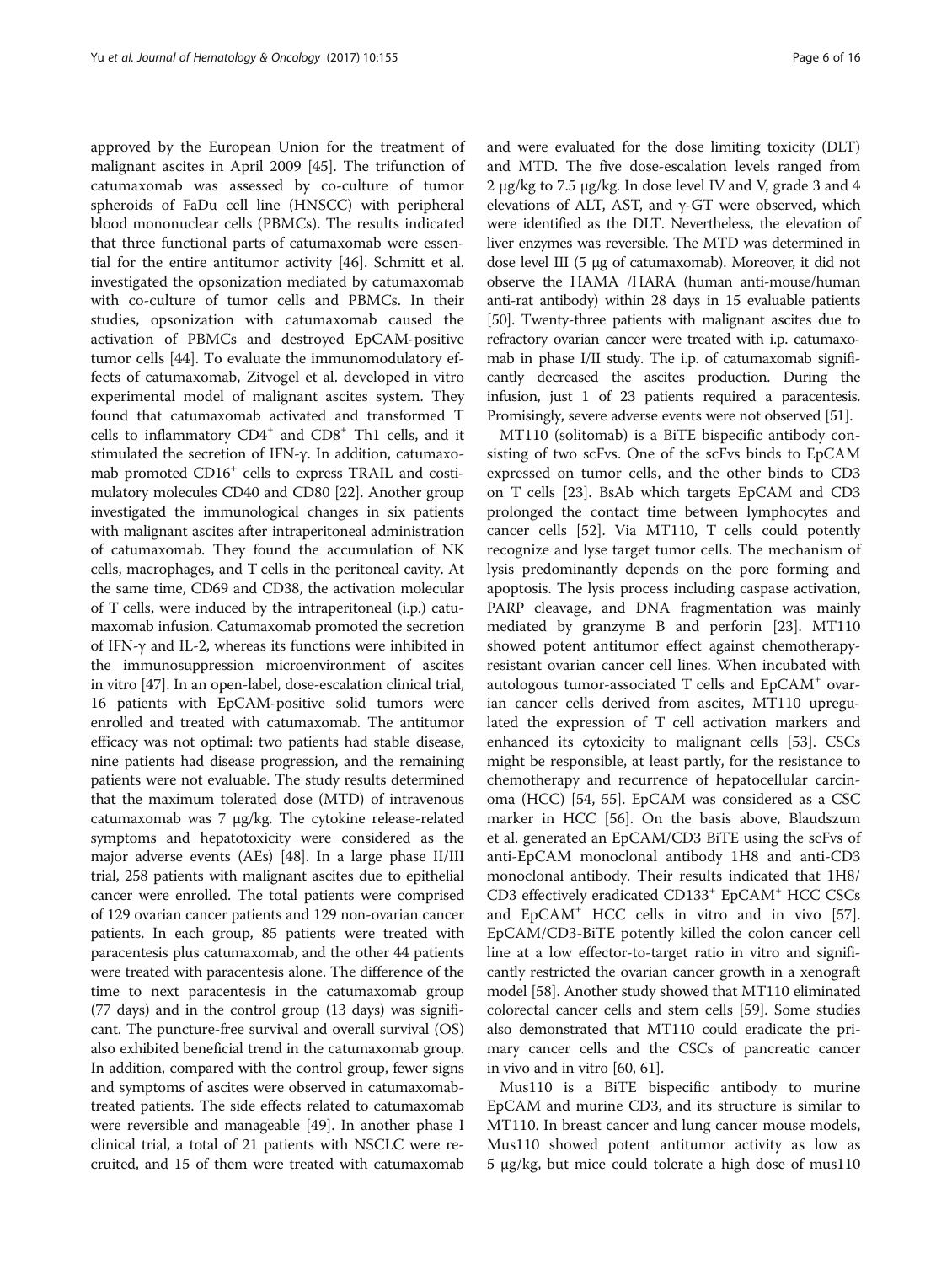up to 400 μg/kg [\[31](#page-12-0)]. Studies have shown that adverse events of mus110 in mice were mainly due to an acute T cell activation. The therapeutic window and target-related side effects of mus110 in mice might be a prediction for MT110 in human [\[62, 63](#page-13-0)]. As we all know, compared with triomabs, BiTEs are not able to mediate ADCC, CDC, and ADCP for lacking Fc region. However, the BiTE antibody against EpCAM and CD16 recruited innate immune cells and then induced effective ADCC, as well as enhanced the killing of human carcinoma overexpressing EpCAM [\[64](#page-13-0)]. IL-2-activated lymphocytes armed with trifunctional BsAb against EpCAM and CD3 induced long-lasting antitumor effects in melanoma mice model. Encouragingly, the graftvs-host disease (GVHD) was not observed [\[65](#page-13-0)]. A study demonstrated that lymphocytes overexpressing TRAIL in combination with  $EpCAM \times CD3$  bispecific antibody prolonged the exposure time of TRAIL with its receptors on tumor cells and enhanced the antitumor response [\[66](#page-13-0)]. Besides, a novel recombinant antibody E3Bi enhanced the specific cytotoxicity of activated T cell (ATC) in tumor cell lines with high EpCAM expression and significantly inhibited tumor growth in mice model [\[67\]](#page-13-0). A BsAb HEA125 × OKT3 co-targeting EpCAM on EpCAM<sup>+</sup> tumor cells and CD3 on T cells mediated the interaction of tumor cells and T cells which resulted in the formation of an immune synapse and activation of T cell [\[68](#page-13-0)].

## HER family

The receptor tyrosine kinase family known as the HER family consists of four members: EGFR (also known as ErbB1/HER1), HER2, HER3, and HER4. HER1–4 play a pivotal role in controlling and regulating cell growth, differentiation, migration, and death [[69](#page-13-0), [70](#page-13-0)]. EGFR as a tumor-associated antigen overexpressed on the cell surface of various malignant tumors, such as NSCLC, glioblastoma, pancreatic cancer, HNSCC, renal cancer, and colorectal cancer (CRC) [\[71\]](#page-13-0). HER3 has been identified as a critical molecule in the interaction with ligand as well as PI3K signaling pathway [\[72](#page-13-0)]. Compared with other members, HER4 is less known to us. Study demonstrated that HER4 is a favorable prognostic marker for OS in patients with breast cancer [\[73](#page-13-0)]. Based on the above reasons, the HER family members are as attractive targets for immunotherapy, especially in the application of BsAb.

The application of anti-EGFR monoclonal antibody (such as cetuximab and panitumumab) in EGFR overexpressing tumors has been marketed for many years [[74](#page-13-0)]. However, there are studies demonstrated that the therapeutic outcome of anti-EGFR mAbs is not well satisfying in patients with KRAS and BRAF genes mutated CRC [[75](#page-13-0)]. T cell engaged BiTE antibodies using the binding domains of cetuximab, and panitumumab remained potent antitumor activity in KRAS and BRAF mutation of CRC cell lines and in xenograft models [[76](#page-13-0)]. Glioblastoma overexpressed wild type EGFR, EGFRvIII, and HER2, so they were all considered as attractive immunotherapy targets [[77](#page-13-0)]. BsAb that target EGFR and HER2 may be an effective strategy for the treatment of glioblastoma. A group examined the antitumor activity of the ATC armed with chemically heteroconjugated anti-CD3  $\times$  anti-HER2 (HER2Bi) and/or anti-CD3  $\times$  anti-EGFR (EGFRBi). It was demonstrated that the armed ATC significantly killed malignant glioma lines (U87MG, U118MG, and U251MG) and primary glioblastoma lines. Moreover, the increased secretion of three Th1 cytokines (IFN-γ, GM-CSF, and TNF- $\alpha$ ) and one Th2 cytokine (IL-13) had been detected [[78](#page-13-0)]. EGFRBi-armed CIK cells showed significant antitumor effects in EGFR-positive glioblastoma in vitro and in vivo [\[79](#page-13-0)]. A clinical study led by Solomon et al. examined the safety of EGFR-targeted, paclitaxel-loaded minicells  $($ <sup>EGFR</sup>minicells<sub>Pac</sub>). Among 22 patients that completed cycle 1 treatment, ten patients achieved stable disease, and 12 had progressive disease. The most common treatment-related AEs were chills and pyrexia. The number of  $1 \times 10^{10}$  CIK cells was considered to be the MTD. In general, the study reported that the <sup>EGFR</sup>minicells<sub>Pac</sub> could be safely administered to patients with advanced solid tumors [\[80\]](#page-13-0).

Evidences showed that fully human HER2/CD3 BsAb potently delayed the growth of breast cancer by stimulating the activation and proliferation of tumor-infiltrating lymphocytes [\[81\]](#page-13-0). More recently, a phase I trial was conducted by Lum and colleagues. Eight castrate resistant prostate cancer (CRPC) patients were treated with HER2Bi-armed ATC at infusion 2.5, 5, 10, and 20 billion units. One patient achieved partial response, and three of seven patients had a remarkable decline in their PSA levels. The Th1 cytokines of two patients had increased. In addition, no dose limiting toxicities were observed [[82](#page-13-0)]. Another phase I clinical trial was conducted to test the safety and efficacy of HER2Bi-armed ATC in combination with interleukin 2 (IL-2) and granulocyte-macrophage colony stimulating factor (GM-CSF) in 23 patients with stage IV breast cancer. Thirteen of 22 evaluable patients achieved a stable disease condition, and the remaining patients had progressive disease. The median OS for all patients was 36.2 months, 57.4 months for the HER2 3+ group, and  $27.4$  months for the HER2 0-2<sup>+</sup> group. The major side effects including chills, fever, headache, fatigue, and hypotension, were controllable and reversible. The MTD was not reached. Encouragingly, this strategy induced endogenous cytotoxicity and cytokine responses in evaluable patients [\[83\]](#page-13-0). Ertumaxomab, as a trifunctional antibody, could eliminate tumor cell lines regardless of HER2 expression level. However, trastuzumab-mediated cytotoxicity depends on the high expression of HER2 since the HER2 binding sites for trastuzumab and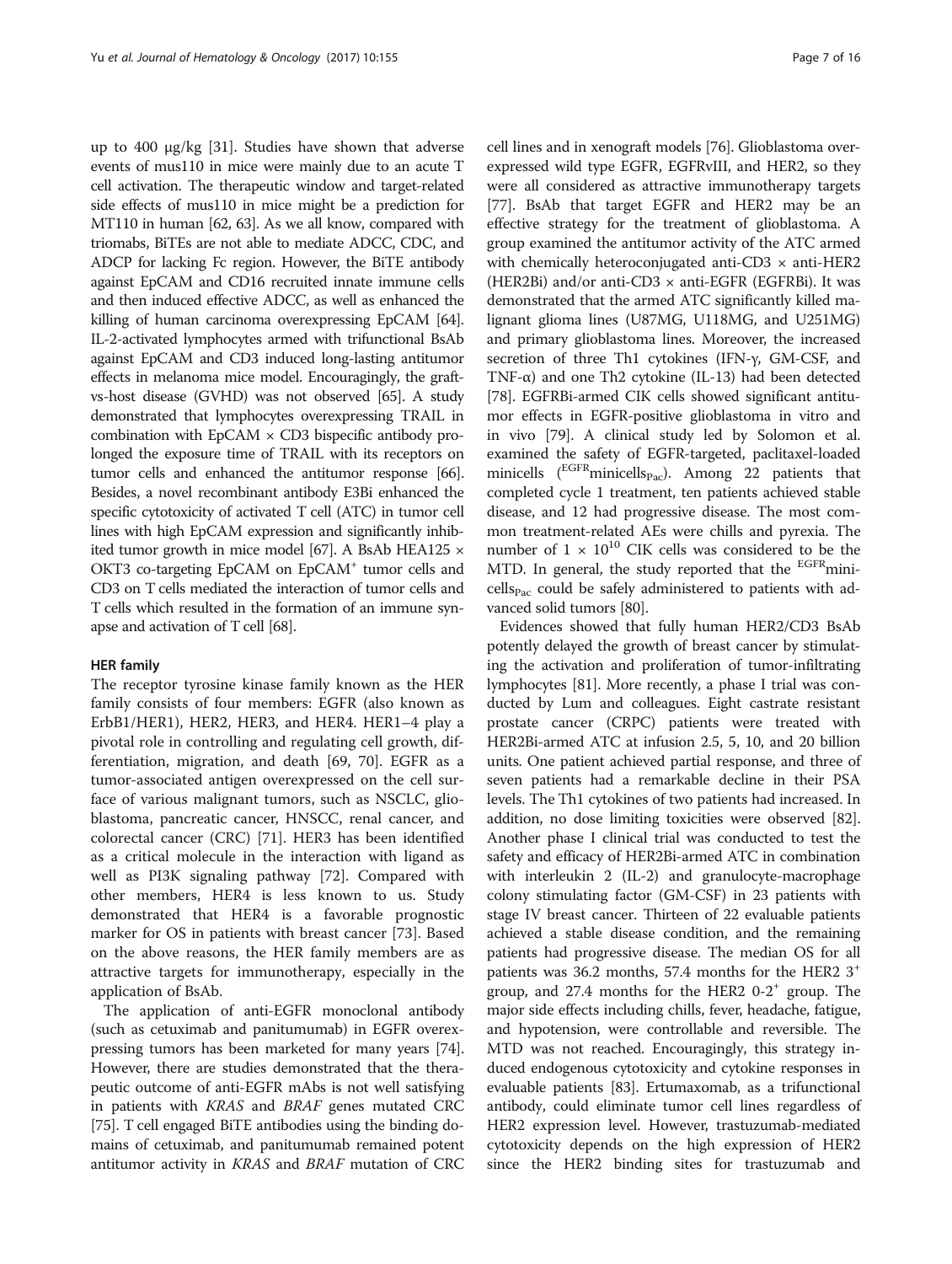ertumaxomab are located in different positions [[84](#page-13-0)]. A phase I clinical trial was conducted by Kiewe et al. to determine the safety and efficacy of ertumaxomab in patients with metastatic breast cancer. Fifteen of 17 enrolled patients completed the study with three ascending doses of ertumaxomab (10–200 Ag). There were 5 out of 15 evaluable patients showed antitumor response including one with complete response, two with partial responses, and two with stable disease. The patients infused with 150 μg/kg and 200 μg/kg developed severe toxicities. Therefore, 100 μg/kg is suggested as the MTD. Human anti-mouse antibody (HAMA) was induced in 4 out of 16 evaluable patients (25%) on day 41 [\[85](#page-13-0)]. Fourteen patients with HER2-positive advanced solid tumors were enrolled in another phase I trial. Patients were treated with the trifunctional antibody ertumaxomab in a weekly escalating dosing regimen. The clinical response to ertumaxomab treatment was seen in 3 out of 11 evaluable patients, including one partial remission and two disease stabilizations. The treatment-related toxicities were mild and completely reversible [[86](#page-13-0)].

The tetramerized bispecific antibody targeted EGFR and CD16 simultaneously and then exhibited cytotoxicity against EGFR-expressing tumor cells [[87](#page-13-0)]. MDX-447 is a bispecific antibody that combined humanized Fab anti-FcγRI (CD64) and humanized Fab anti-EGFR [\[88\]](#page-13-0). Another bispecific antibody MDX-210 co-targeting HER2/ neu and FcγRI increased the efficacy in vitro when combined with granulocyte-colony stimulating factor (G-CSF) in breast cancer patients overexpressing HER2/neu [[89](#page-13-0)]. Therefore, a phase I clinical study was conducted to determine the safety and efficacy of MDX-447 with and without recombinant human G-CSF in patients with advanced solid tumors. The study results indicated that MDX-447 alone was generally well tolerated, but the combination of MDX-447 and G-CSF was not [\[90](#page-13-0)].

Targeting individual members of HER family such as EGFR or HER2 led to limited antitumor activity. The BsAb not only redirected effector cells to the target tumor cells but also bound to two receptors and blocked the downstream signaling pathway. Anti-EGFR/HER2 bispecific antibody effectively suppressed the growth of breast tumor [\[8](#page-12-0)]. Another BsAb targeting HER2/HER3 overcomes the heregulin-induced resistance to PI3K inhibition in prostate cancer [\[91](#page-13-0)]. MM-111, a bispecific antibody consisting of human anti-HER2 and anti-HER3 scFv linked by modified human serum albumin (HSA) blocked HER3 and PI3K pathway in the HER2-overexpressing cells and inhibited tumor growth in xenograft models. MM-111 combining with trastuzumab or lapatinib showed potent antitumor ability in the HER2-overexpressing tumors [[92](#page-13-0)]. The phosphorylation of EGFR and HER3 activated the downstream Ras/MAPK and (PI3K)/AKT signaling pathways which contributed to the cell growth and

proliferation. The monospecific antibodies of EGFR or HER3 cannot completely inhibit the proliferation and survival signals [\[93, 94\]](#page-13-0). Sliwkowski et al. constructed a two-in-one antibody against HER3 and EGFR (namely MEHD7945A) and tested the function in vitro and in vivo. The study results showed that MEHD7945A not only potently inhibited receptor phosphorylation of EGFR and HER3 but also enhanced gemcitabine-mediated cytotoxicity in vitro and in vivo. Besides, the dermatologic toxicity of MEHD7945A was significantly less than monospecific antibody in xenograft models [[95](#page-13-0)]. In addition, the binding of HER family members and other receptors also enhanced the therapeutic outcome. For instance, EGFR  $\times$  c-MET bispecific antibody JNJ-61186372 enhanced the killing of EGFR mutant lung cancer cells [[9\]](#page-12-0). BsAb co-targeting EGFR and VEGFR2 promoted the antitumor activity by inhibiting phosphorylation of the receptors and blockade PI3K/AKT and MAPK signaling pathways [\[96\]](#page-13-0). EGFR and the insulin-like growth factor-1 receptor (IGF-1R) play an essential role in cell proliferation and tumor progression. Therefore, the bispecific antibody XGER targeting EGFR and IGF-1R exhibited potent antitumor efficacy [[97](#page-14-0)]. Negrin et al. investigated the ability of BsAb anti-HER2  $\times$  cancer antigen-125 (CA125) with CIK cells against primary ovarian carcinomas. The results suggested that the cytolytic activity of CIK cells with BsAb was significantly higher than CIK cells alone [[98](#page-14-0)]. Study showed that in primary breast cancer, 65% were positive for CEA, 19% were positive for HER2, and 12% expressed both antigens. Therefore, the bispecific antibody simultaneously targeting HER2 and CEA on the same cell obviously enhanced tumor localization [\[99\]](#page-14-0).

## **CEA**

CEA is a 180–200 KDa glycoprotein that belongs to the CEA-related cell adhesion (CEACAM) superfamily [[100](#page-14-0), [101](#page-14-0)]. CEA is expressed at low levels in various normal tissues including colon, stomach, esophagus, tongue, cervix, and prostate [\[102](#page-14-0)]. Under physiological conditions, CEA is expressed on the apical surface and luminal portion of normal epithelial cells [[101](#page-14-0)]. But in cancer tissues, CEA is overexpressed and lose the polarized distribution. Besides, CEA was cleaved from the surface of cancer cells by phospholipase, which resulted in the increase of serum CEA [\[103\]](#page-14-0). Blood levels of CEA are currently used as a diagnostic and prognostic marker, as well as a monitoring index in patients after treatment [[104, 105\]](#page-14-0). It was demonstrated that serum levels of soluble CEA did not affect the tumor suppression by CEA/ CD3 BsAbs [\[106, 107\]](#page-14-0). CEA-overexpressing malignant cancers included colorectal, gastric, lung, breast, pancreatic, and other cancers [\[108\]](#page-14-0). CEA, as a well characterized tumor-associated antigen (TAA), plays a vital role in cancer adhesion, migration, and invasion [[109\]](#page-14-0). Thus,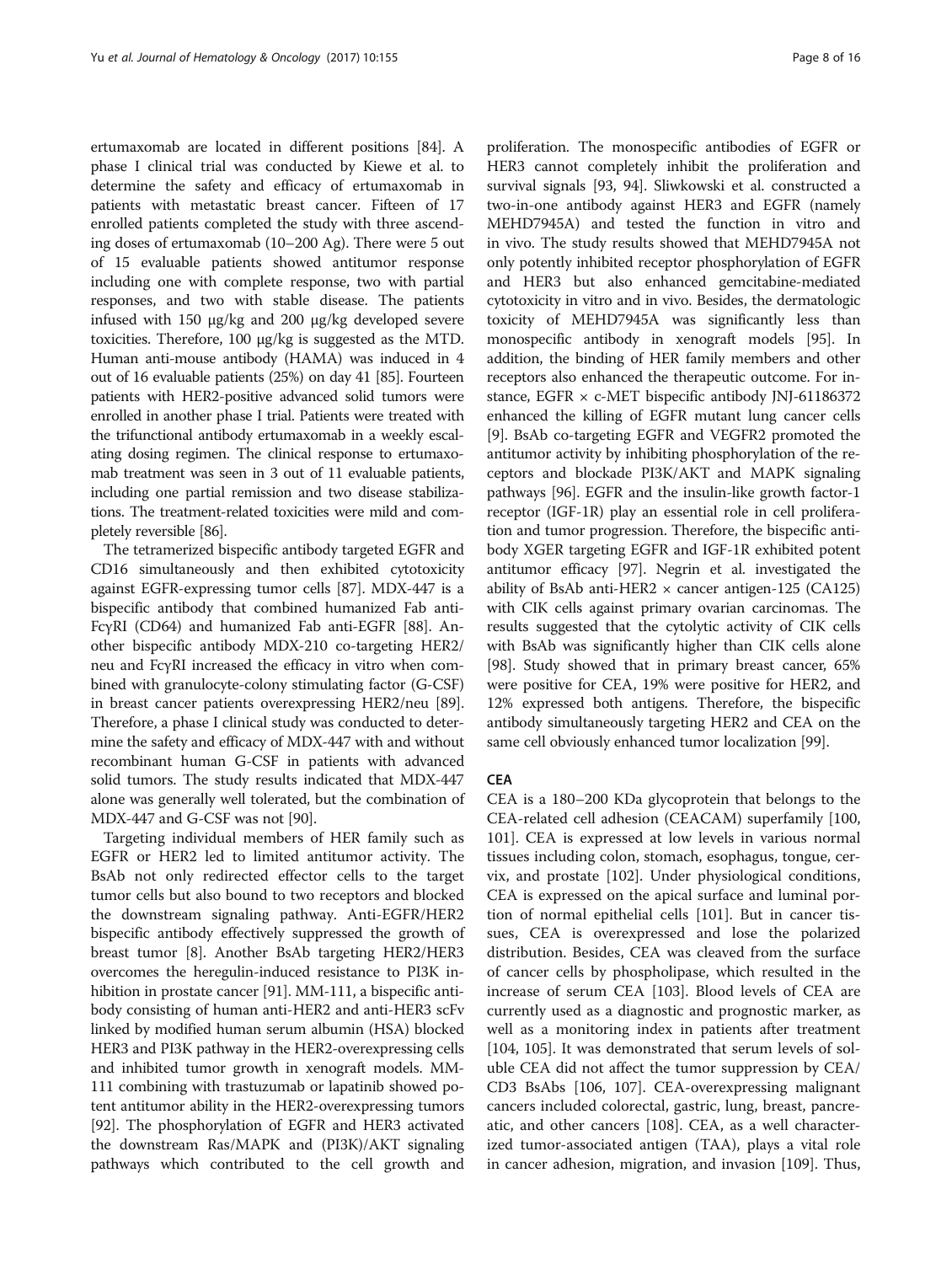it has become a pivotal target for the immunotherapy, including antibody-based treatments of CEA-positive solid tumors [\[110\]](#page-14-0).

MEDI-565 (AMG211, MT111), as a BiTE antibody mediating T cell-directed cytotoxicity towards CEA positive tumor cells, was positively correlated with CEA antigen density regardless of the mutational status of the tumor cell lines, including BRAF, KRAS, PTEN, PI3KCA, and TP53 [[111](#page-14-0)]. MEDI-565 recognized a nonlinear epitope in the full-length but not a short splice variant of CEA. The CEA splice variant neither affected the binding of MEDI-565 and full-length CEA nor inhibited MEDI-565-induced T-cell activation and cytotoxicity [[112](#page-14-0)]. In vitro, normal donor- and cancer patient-derived T cells redirected by MEDI-565 induced cytotoxicity to CEA-positive tumor cells which were derived from patients with metastatic colorectal cancer and previously treated with chemotherapy. In mice xenografted model, the MEDI-565 also significantly inhibited tumor growth at a low concentration (1 ng/ml) without the assistance of costimulatory agents [[106](#page-14-0)]. In a multicenter phase I, open-label study (NCT01284231), a total of 39 patients with advanced gastrointestinal adenocarcinomas were enrolled and were intravenously injected with MEDI-565 over 3 h on days 1 through 5 in 28-day cycles with dexamethasone premedication. The study results demonstrated that 11 patients had stable disease. The median overall survival for 39 patients was 5.5 months, and the MTD of MEDI-565 was 5 mg. Nausea, vomiting, abdominal, and fatigue were considered as the most common adverse effects. During the treatment, high-level antidrug antibodies were detected in 19 patients. Like other BiTEs, MEDI-565 showed rapid clearance and a short half-life [\[113\]](#page-14-0). As we know, recent researches have focused on checkpoint blockade. MEDI-565 in combination with anti-PD1 and/ or anti-PD-L1 antibodies could significantly enhanced T cell cytotoxicity activity [\[114\]](#page-14-0). Bacac et al. developed the CEA TCB (RO6958688) that is a novel IgG-based T-cell bispecific (TCB) antibody. CEA TCB is a head-to-tail 2:1 T cell bispecific antibody that harbors bivalent binding site for CEA and monovalent binding site for CD3 [[115](#page-14-0)]. CEA TCB significantly eliminated the CEA-expressing xenograft tumor in mice models. Moreover, number of immune cells infiltrating in the tumor tissues were observed, which resulted in a highly inflamed tumor microenvironment. The group also demonstrated that the activity of CEA TCB positively related to CEA expression. The efficient target cell lysis required at least approximately 10,000 CEA-binding sites [\[116](#page-14-0)]. Another study results suggested that CEA TCB potently increased the number of tumor-associated T cells and induced death of tumor cell within 24 h in vitro and in vivo. In addition, the investigators also observed the prolonged interactions between multiple T cells and tumor cells in vivo by fluorescence imaging [[117\]](#page-14-0). A phase I study (NCT02324257) led by Hoffmann-La Roche which focused on the safety and feasibility of CEA TCB to patients with advanced CEA-positive solid tumors is currently ongoing.

A novel bispecific antibody BiSS (Bispecific antibody with Single domain, Single domain antibodies) was constructed by tandemly linking two single domain antibodies, anti-CEA, and anti-CD16. BiSS exhibited potent recruitment of NK cells and cytotoxicity to CEA-positive tumor cells, HT29 and LS174T. In an in vivo study, BiSS also significantly limited cancer progression [[118\]](#page-14-0). Another single domain antibodybased bispecific antibody (anti-CD16  $\times$  anti-CEA) ss-Fc fused with CH3 "knobs into holes" also showed the potent antitumor activity in vitro and in vivo [[119\]](#page-14-0). Compared with single-chain tandem scFvs (e.g., BiTE), two-chain diabodies induced T cell-activated proliferation in a target cell-dependent manner, which could reduce the toxicity to normal tissues [\[120](#page-14-0)]. However, unbalanced expression of the two chains of diabody is a limitation for the function of it. The incorporation of a 2A self-processing peptide derived from foot-and-mouth disease virus and a two-chain diabody gene balanced the secretion of diabody chains and maximized the final amount of assembled diabody [[121\]](#page-14-0). Due to the important role in the cell cycle, tumor necrosis factor alpha (TNF-α) is considered as a potential tumor treatment strategy. However, the concentration of TNF-α is not high enough to exhibit its antitumor activity. Therefore, Azria et al. developed a bispecific antibody anti-TNF-α × anti-CEA in combination with TNF-α and radiotherapy to enhance the tumor growth control of pancreatic tumor xenografts in nude mice [[122](#page-14-0)].

Radioimmunotherapy (RIT) is a molecular targeted therapy that uses mAb targeting specific tumor antigens to deliver radionuclides to tumor sites and kill tumor cells [\[123\]](#page-14-0). The application of RIT in treatment of hematologic malignancies achieved a gratifying outcome, but not in solid tumor [\[124](#page-14-0)]. The main restriction of RIT in solid tumor is bone marrow exposure and doselimiting hematological toxicity caused by the moderate tumor/non-tumor ratios [\[125\]](#page-14-0). With the development of recombinant and humanized mAbs, pretargeting radioimmunotherapy (pRIT) using BsAb is becoming a potential therapeutic approach [\[126\]](#page-14-0). The classical two-step protocol of pRIT is to administer the BsAb to blood with adequate time for tumor uptake and clearance of excess BsAb in circulation, and then infuse the radiolabeled hapten, finally excess radiolabeled hapten is cleared from the bloodstream [[127\]](#page-14-0) (Fig. [3\)](#page-9-0). Due to the extensive expression profile of CEA in several cancers, pretargeting BsAbs anti-CEA  $\times$  anti-hapten were studied by numerous investigators.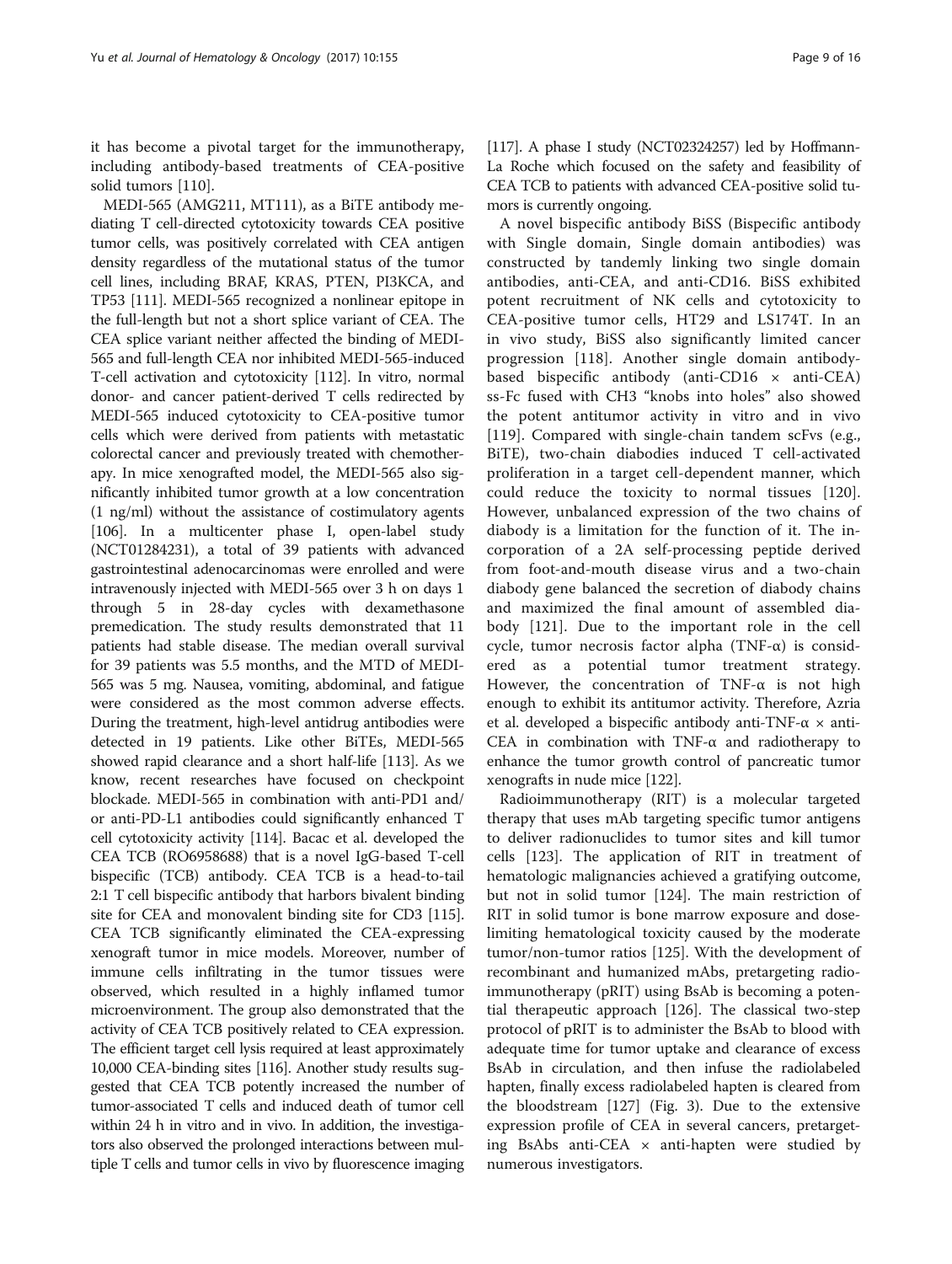<span id="page-9-0"></span>

TF2 is a trivalent humanized bispecific antibody that composed of two anti-CEA Fab fragments and an anti-histamine-succinyl-glycine (HSG) Fab fragment linked by the dock and lock method [[128, 129](#page-14-0)]. The pre-targeting strategy using bispecific anti-CEA × anti-diethylenetriaminepentaaceticacid (DTPA) antibody and radiolabeled peptide significantly improved the tumor/blood ratios due to the rapid clearance of the radiolabeled peptide from the circulation [\[130](#page-14-0)]. The anti-CEA/anti-DTPA-indium complex BsAb combined with radiolabeled liposomes to carry high radionuclide activities and thus optimized the pre-targeting RIT of solid tumors [[123\]](#page-14-0). The anti-CEA/anti-1, 4, 7, 10-tetraazacyclododecane-1, 4, 7, 10-tetraacetic acid (DOTA) bispecific antibody exhibited low tumor targeting and rapid blood clearance in a xenograft mouse model, but the specific tumor uptake and low normal tissue accumulation of the BsAb still improved the efficacy of RIT [[131\]](#page-14-0). Karacay et al. made comparison between pretargeted peptide and directly radiolabeled IgG in a human colon cancer xenograft. The study demonstrated that the BsAb pre-targeting strategy sufficiently increased the dose of radioactivity in tumors and caused less hematologic toxicity than conventional RIT [\[132\]](#page-14-0). In order to increase tumor-toblood ratios, the three-step protocol namely adding an avidin chase procedure on the basis of two-step was developed. The chase rapidly cleared the BsAb level from circulation, thereby reduced hapten concentration in blood and bone marrow exposure [[133](#page-14-0)]. Thirteen patients with nonmedullary thyroid carcinoma (non-MTC) and nine patients with medullary thyroid carcinoma (MTC) were enrolled in a phase I optimization clinical trial. The 75 mg/m<sup>2</sup> dose of BsAb was infused to 11 patients.  $40 \text{ mg/m}^2$  dose of BsAb was infused to the remaining patients. Five days later, all patients received 1.9–5.5 GBq of 131I-di-DTPA. The results suggested that 40 mg/m<sup>2</sup> of BsAb and 5-day interval could be a better schedule for tolerable toxicity [\[134](#page-14-0)]. A phase II clinical trial (NCT00467506) was conducted to determine the efficacy and safety of anti-CEA × anti-DTPA BsAb and 131I-di-DTPA-indium bivalent hapten in patients with progressive metastatic MTC. Forty-five patients enrolled the study, but 42 completed the designed procedure and were evaluable for efficacy, adverse events, and response assessment. The study results indicated potent therapeutic responses including disease control in 76% of patients. Median progression-free survival (PFS) was 13.6 months, and median OS was 43.9 months. The main subacute adverse event was bone marrow exposure-related hematologic toxicity. Moreover, a significant increase of calcitonin doubling time (DT) in 56.7% of patients after pRIT was observed. The calcitonin DT was seen as an independent prognostic factor [[135](#page-15-0)]. In another phase I/II trial (NCT01221675) by Centre René Gauducheau, nine patients with CEA-expressing advanced lung cancer were treated with TF2 and the IMP288 bivalent HSG peptide. The procedure included a pre-therapeutic imaging session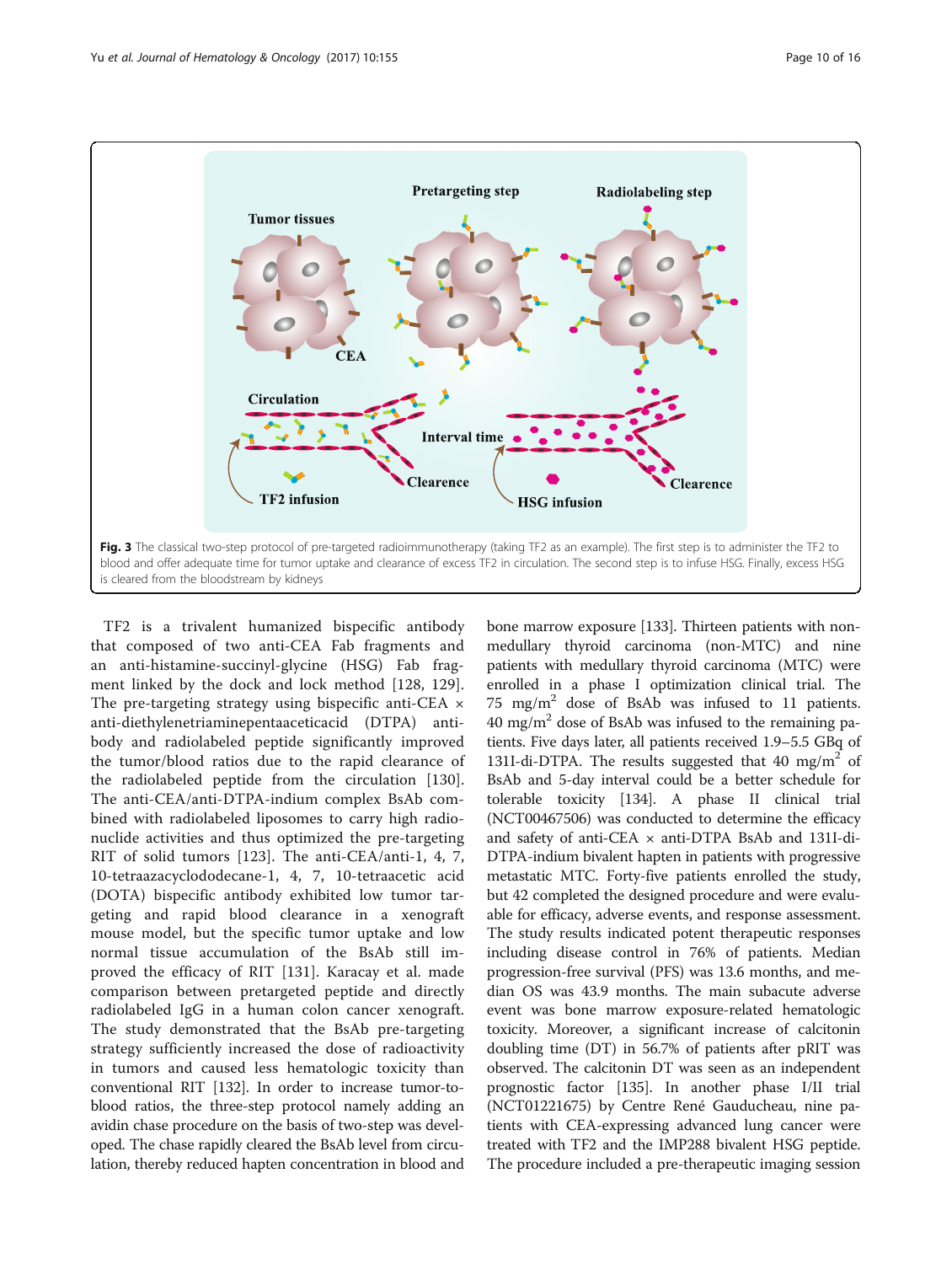and a therapy session. The pre-targeting delay was 24 or 48 h. In the end, one patient died (not considered treatment related) and eight patients were evaluated for pharmacokinetics, dosimetry, toxicity, and response. The study results suggested that increased the TF2 dose and shortened the pre-targeting delay were benefit for tumor uptake without increase of the toxicity to normal tissues. All patients were pretreated with an antihistamine and corticosteroid before each TF2 and peptide infusion thus only one patient was detected with human anti-human antibody (HAHA) against TF2 > 50 ng/ml [\[136\]](#page-15-0).

The BsAb with radiolabeled hapten is a sensitive diagnostic tool. Bispecific antibody pre-targeting positron-emission tomography (PET) with a  $^{68}$ Ga- or  $^{18}$ F-hapten-peptide showed specific targeting in CEA-positive tumor and low ingestion in normal tissues and CEA-negative tumors [[137\]](#page-15-0). BsAb anti-CEA  $\times$  anti-hapten with an <sup>124</sup>I-labeled hapten-peptide significantly increased tumor uptake and tumor-to-blood ratios in comparison to directly radiolabeled antibodies. Furthermore, the BsAb pre-targeting showed rapid clearance from normal tissues and clear visualization of tumor within 1–2 h [[138\]](#page-15-0). TF2 pretargeting CEA on the surface of tumor cells followed by the addition of Ga-labeled hapten could be obviously sensitive in the visualization of CEA [\[139](#page-15-0)]. Besides, it was proved that BsAb pre-targeting was highly selective for imaging micrometastatic tumor and showed better contrast ratio than 18F-FDG. Hence, single photon emission computed tomography (SPECT) and PET pre-targeted with TF2 could be a promising approach to improve imaging of metastatic CEA-positive malignancies [[140\]](#page-15-0). Compared with conventional 99mTc-labeled CEA-specific F(ab'), the BsAbpretargeted 99mTc radiotracer increased 10-fold of the radioactivity signal and showed faster clearance from the circulation and other normal tissues [\[141](#page-15-0)]. Fourteen patients with primary colorectal cancer were included and administered with anti-CEA × anti-Di-DTPA BsAb and a <sup>111</sup>In-labeled di-DTPA peptide to assess the imaging effect. One of three patients that received  $111$ In-peptide alone showed low tumor uptake. In 9 of 11 patients that received BsAb in combination with  $111$ In-peptide, tumors were observed. The results suggested that pretargeting imaging was a promising diagnostic strategy using low dose BsAb and 111In-labeled peptide, with an optimal delay of 4 days between infusions of the two agents [\[142](#page-15-0)]. Another clinical trial on immune-PET using anti-CEA and 68Ga-labeled peptide in patients with metastatic medullary thyroid carcinoma showed that 30 h was the most favorable delay [\[143](#page-15-0)].

## PSMA

PSMA is a membrane bound protein that is selectively expressed on the surface of prostate cancer cells as well as in the neovasculature of most solid tumors [[144](#page-15-0), [145](#page-15-0)].

PSMA is expressed across all stages of prostate cancer, and the expression level is inversely correlated with androgen levels [[145\]](#page-15-0). PSMA plays an essential role in the progression of prostate cancer through MAPK-ERK1/2 and PI3K-AKT pathway [\[146\]](#page-15-0); besides, it can be used as the target of imaging agent to detect the metastatic tumor sites [\[147](#page-15-0)]. Therefore, PSMA is considered as an attractive target for the immunotherapy of prostate cancers.

BAY2010112 (AMG212, MT112), as a PSMA/CD3 bispecific BiTE antibody, bound to PSMA which was expressed in prostate cancer cell lines and PSMA cDNA transfected cell lines, and mediated T cells to eliminate target cells in vitro. The BiTE antibody potently suppressed tumor growth at a dose of 0.005 mg/kg daily intravenous (i.v.) administration [[144](#page-15-0)]. BYA2010112 induced target-dependent activation and cytokine released by T cells. T cells exhibited potent cytotoxicity against PSMA-positive cell lines with the help of BAY2010112 in vitro. Compared to i.v. administration, subcutaneous (s.c.) injection of BAY2010112 significantly inhibited tumor formation and induced tumor regression in the subcutaneous xenograft immunodeficient NOD/SCID mice. In addition, the bioavailability of BAY2010112 was approximately 18% after s.c. administration in mice [[148\]](#page-15-0). At present, a dose-escalation phase I clinical trial (NCT01723475) on BAY2010112 is ongoing. Patients with castration resistant prostate cancer will be recruited and treated with different dosages of BAY2010112. The primary objectives of this study are to determine the safety, tolerability, and MTD of BAY2010112. The secondary objectives are to assess the pharmacokinetics and the clinical efficacy of BAY2010112. MOR209/ES414 is a novel humanized BsAb which is designed to treat metastatic castrationresistant prostate cancer (mCRPC) by redirecting T cell cytotoxicity against prostate cancer cells expressing PSMA. MOR209/ES414 induced T cell activation and proliferation, and lysed tumor cells in vitro. In murine xenograft models, MOR209/ES414 also showed significant inhibitory effect on tumor and prolonged the survival time. The half-life period of MOR209/ES414 was 4 days in the peripheral blood of NOD/SCIDγ (NSG) mice [\[149](#page-15-0)]. A phase I study (NCT02262910) of MOR209/ES414 in patients with mCRPC is ongoing. The study is conducted by Aptevo Therapeutics to evaluate the tolerability, pharmacokinetics (PK), pharmacodynamics (PD), immunogenicity, cytokine response, and clinical activity of MOR209/ES414. Anti- $PSMA \times anti-CD3$  BsAb could specifically bind to CD3expressing Jurkat cells and PSMA-expressing C4-2 cells, as well as efficiently promoted the function of T cells to lyse target cells. PSMA  $\times$  CD3 diabody showed efficient inhibition of tumor growth in C4-2 tumor xenografts [\[150](#page-15-0), [151](#page-15-0)]. After activation,  $CD4^+$  and  $CD8^+$  T cells expanded and killed prostate cancer cells mainly through the perforin-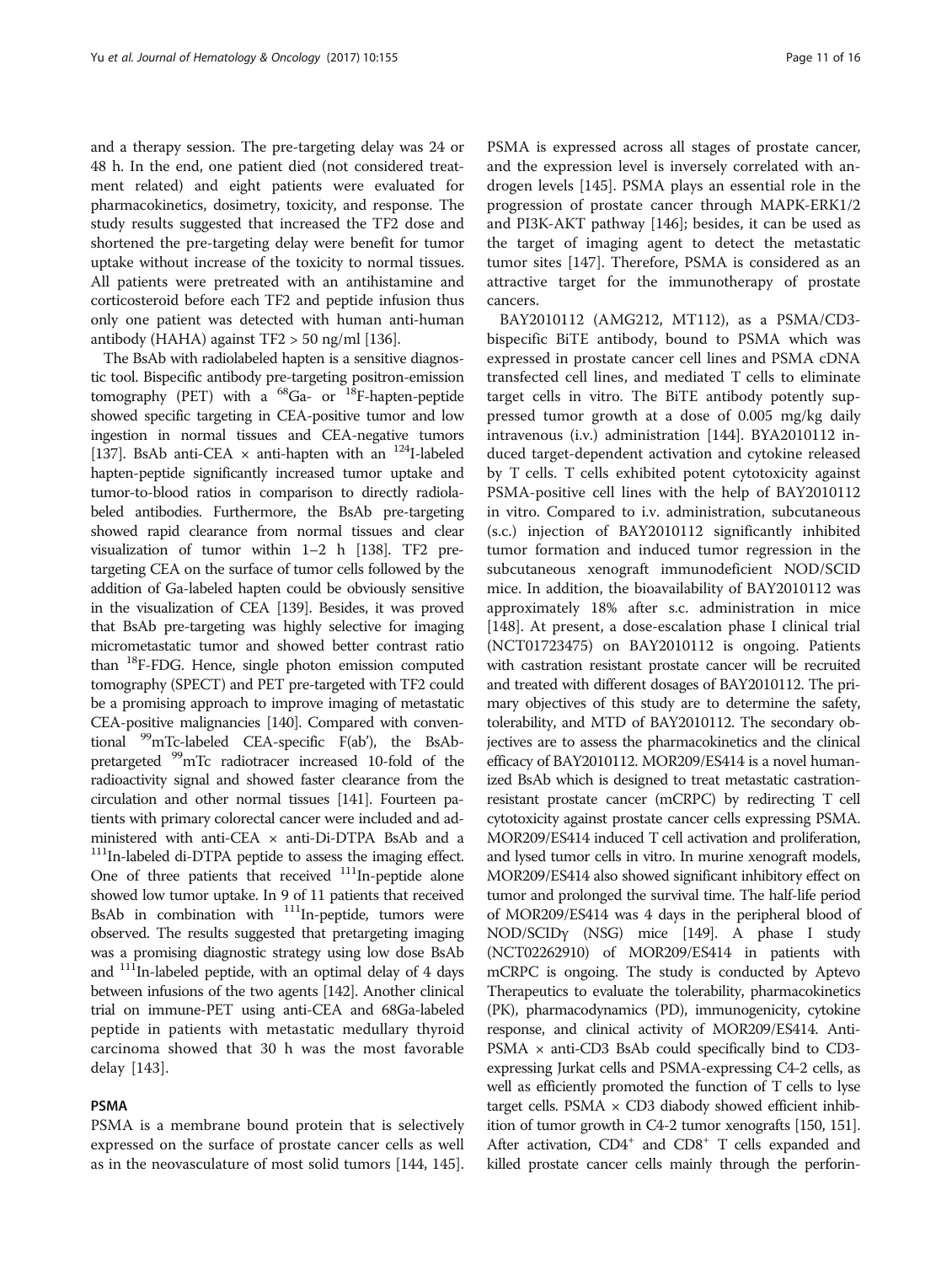<span id="page-11-0"></span>granzyme-based pathway, while the FasL pathway acted as a supplementary part [\[152](#page-15-0), [153](#page-15-0)].

## Conclusion

In this review, we concluded the current preclinical and clinical studies on BsAb against solid tumors, particularly anti-EpCAM, HER family, CEA, and PSMA. Taken together, the preclinical studies of BsAb showed potent antitumor efficacy, but the outcome of most clinical trials did not reach our expectation. In solid tumor, finding appropriate targets is the first step for the successful immunotherapy. The ideal target for BsAb would be the tumor specific antigens which are homogenously expressed on the surface of malignant cell and play a critical role in tumorigenesis. In spite, there are many antigens expressed in various tumor cells; it also needs to make great efforts to seek out more appropriate antigens to improve the specificity. The drawback of Fc-free BsAb is short half-life caused by its small molecular mass. To overcome the limitation, investigators developed several approaches including chemical coupling of polyethylene glycol (PEG) to the small molecule protein, fusion to heavy chain fragments (Fc/CH3) or HSA. Among these approaches, fusion of recombinant BsAb molecules to HSA significantly increased the circulation time but did not reduce the binding ability of recombinant BsAbs [[154](#page-15-0)]. In addition, several obstacles have remained to be overcome for a successful application of BsAb in solid tumor, such as toxicity to normal tissues and low tumor/ blood ratios. For example, compared with two-step method of pRIT, the three-step method significantly increased the tumor/blood ratios [[133](#page-14-0)]. Based on the catumaxomab, blinatumomab, solitomab and other BsAbs, Trivedi et al. summarized the challenges of clinical pharmacology, pharmacometrics, and bioanalysis of BsAb and the possible solutions [[155](#page-15-0)]. Through continuous efforts, investigators could find better approaches to overcome these challenges.

#### Abbreviations

ADCC: Antibody-dependent cell mediated cytotoxicity; ADCP: Antibodydependent cellular phagocytosis; AEs: Adverse events; ATC: Activated T cell; BiTEs: Bispecific T cell engagers; BsAb: Bispecific antibody; CA125: Cancer antigen-125;; CART: Chimeric antigen receptor T cell; CDC: Complementdependent cytotoxicity; CEA: Carcinoembryonic antigen; CRC: Colorectal cancer; CRPC: Castrate resistant prostate cancer; CSCs: Cancer stem cells; DLT: Dose limiting toxicity; DOTA: 1, 4, 7, 10-tetraazacyclododecane-1, 4, 7, 10-tetraacetic acid; DT: Doubling time; DTPA: Diethylenetriaminepentaaceticacid; EGFR: Epidermal growth factor receptor; EOC: Epithelial ovarian cancer; EpCAM: Epithelial cell adhesion molecule; FDA: Food and Drug Administration; G-CSF: Granulocyte-colony stimulating factor; GM-CSF: Granulocytemacrophage colony stimulating factor; GVHD: Graft-vs-host disease; HAHA: Human anti-human antibody; HAMA: Human anti-mouse antibody; HCC: Hepatocellular carcinoma; HER: Human epidermal growth factor receptor; HNSCC: Head and neck squamous-cell carcinoma; HSA: Human serum albumin; HSG: Histamine-succinyl-glycine; IGF-1R: Insulin-like growth factor-1 receptor; IL-2: Interleukin2; mAb: Monoclonal antibody; MTC: Medullary thyroid carcinoma; MTD: Maximum tolerated dose; NSCLC: Non-small-cell lung cancer; OS: Overall survival; PBMCs: Peripheral blood mononuclear cells;

PD: Pharmacodynamics; PEG: Polyethylene glycol; PET: Positron-emission tomography; PFS: Progression-free survival; PK: Pharmacokinetics; pRIT: Pretargeting radioimmunotherapy; PSMA: Prostate-specific membrane antigen; RIT: Radioimmunotherapy; scFv: Single-chain variable fragments; SPECT: Single photon emission computed tomography; TAA: Tumor-associated antigen; TNFα: Tumor necrosis factor alpha

#### Acknowledgements

Not applicable.

## Availability of data and materials

Data sharing is not applicable to this article as no datasets were generated or analyzed during the current study.

#### Funding

This work was supported by the National Natural Science Foundation of China (NSFC) No. 81572608, 81172422 and Wuhan Science and Technology Bureau No. 2017060201010170 (KW), and the National High Technology Research and Development Program of China (No. 2015AA020301).

### Authors' contributions

SY and AL performed the selection of literature, drafted the manuscript, and prepared the figures. QL, HX, XY, and DJ collected the related references and participated in the discussion. RP participated in the discussion and revised the language. KW and XH carried out the design of this review and revised the manuscript. All authors contributed to this manuscript. All authors read and approved the final manuscript.

#### Ethics approval and consent to participate

Not applicable.

#### Consent for publication

Not applicable.

#### Competing interests

The authors declare that they have no competing interests.

## Publisher's Note

Springer Nature remains neutral with regard to jurisdictional claims in published maps and institutional affiliations.

#### Author details

<sup>1</sup>Department of Oncology, Tongji Hospital of Tongji Medical College, Huazhong University of Science and Technology, 1095 Jiefang Avenue, Wuhan 430030, China. <sup>2</sup>Department of Interventional Radiology, First Affiliated Hospital of Zhengzhou University, Zhengzhou 450052, China. <sup>3</sup> Pennsylvania Center for Cancer and Regenerative Medicine, Wynnewood, PA 19096, USA.

## Received: 19 June 2017 Accepted: 1 September 2017 Published online: 20 September 2017

#### References

- 1. Jia Y, Yun CH, Park E, Ercan D, Manuia M, Juarez J, et al. Overcoming EGFR(T790M) and EGFR(C797S) resistance with mutant-selective allosteric inhibitors. Nature. 2016;534(7605):129–32.
- 2. Goel G, Sun W. Novel approaches in the management of pancreatic ductal adenocarcinoma: potential promises for the future. J Hematol Oncol. 2015;8:44.
- 3. Ma W, Gilligan BM, Yuan J, Li T. Current status and perspectives in translational biomarker research for PD-1/PD-L1 immune checkpoint blockade therapy. J Hematol Oncol. 2016;9(1):47.
- 4. Goel G, Sun W. Advances in the management of gastrointestinal cancers—an upcoming role of immune checkpoint blockade. J Hematol Oncol. 2015;8:86.
- 5. Falchi L, Sawas A, Deng C, Amengual JE, Colbourn DS, Lichtenstein EA, et al. High rate of complete responses to immune checkpoint inhibitors in patients with relapsed or refractory Hodgkin lymphoma previously exposed to epigenetic therapy. J Hematol Oncol. 2016;9(1):132.
- 6. Hirsch FR, Suda K, Wiens J, Bunn PA Jr. New and emerging targeted treatments in advanced non-small-cell lung cancer. Lancet. 2016;388(10048):1012–24.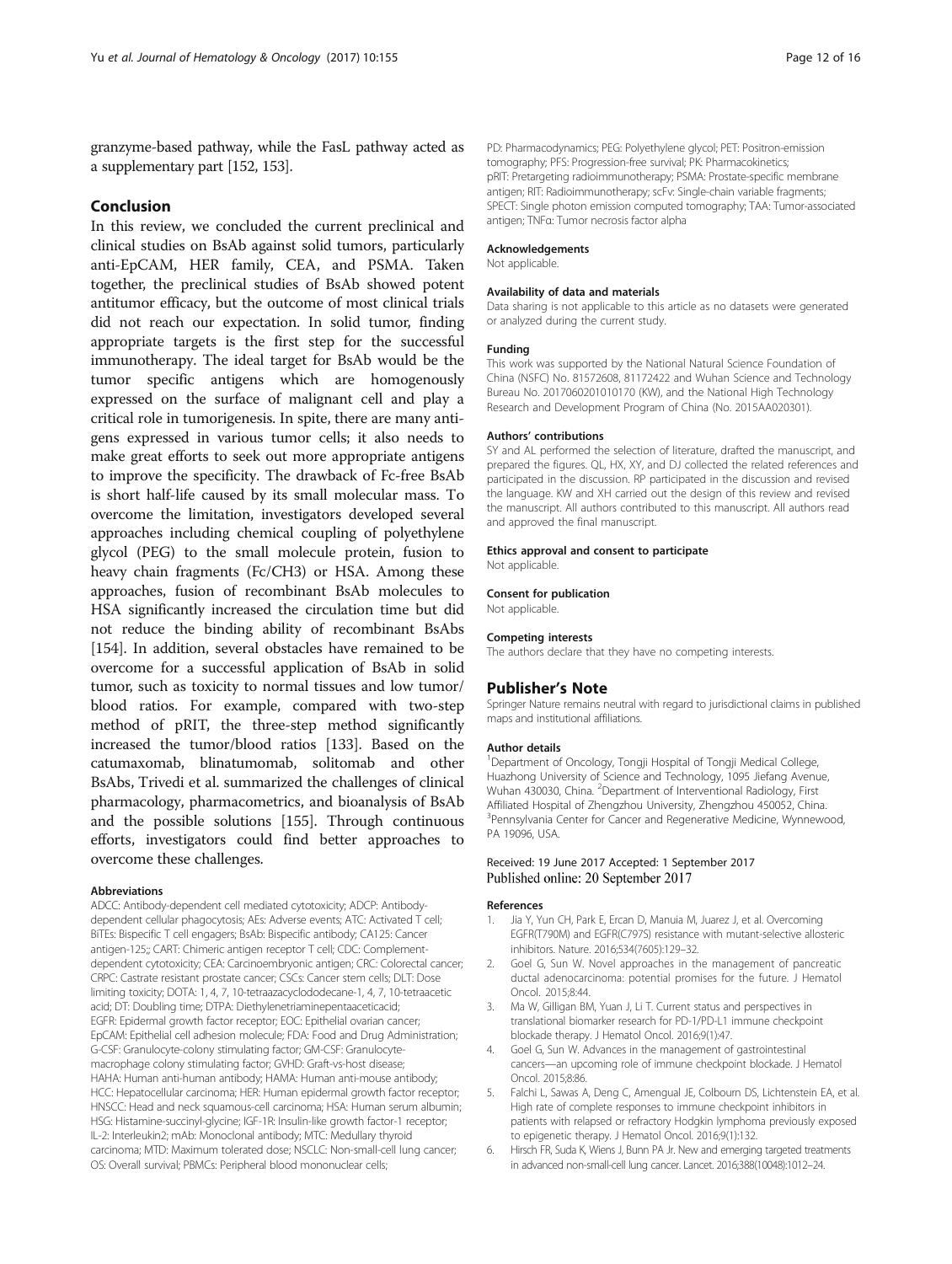- <span id="page-12-0"></span>7. Yu S, Li A, Liu Q, Li T, Yuan X, Han X, et al. Chimeric antigen receptor T cells: a novel therapy for solid tumors. J Hematol Oncol. 2017;10(1):78.
- 8. Pardoll DM. Immunology beats cancer: a blueprint for successful translation. Nat Immunol. 2012;13(12):1129–32.
- 9. Kantarjian H, Stein A, Gokbuget N, Fielding AK, Schuh AC, Ribera JM, et al. Blinatumomab versus chemotherapy for advanced acute lymphoblastic leukemia. N Engl J Med. 2017;376(9):836–47.
- 10. Spiess C, Zhai Q, Carter PJ. Alternative molecular formats and therapeutic applications for bispecific antibodies. Mol Immunol. 2015;67(2 Pt A):95–106.
- 11. Fan D, Li W, Yang Y, Zhang X, Zhang Q, Yan Y, et al. Redirection of CD4+ and CD8+ T lymphocytes via an anti-CD3× anti-CD19 bi-specific antibody combined with cytosine arabinoside and the efficient lysis of patientderived B-ALL cells. J Hematol Oncol. 2015;8:108.
- 12. Wang S, Chen C, Meng Y, Hu S, Zheng L, Song J, et al. Effective suppression of breast tumor growth by an anti-EGFR/ErbB2 bispecific antibody. Cancer Lett. 2012;325(2):214–9.
- 13. Grugan KD, Dorn K, Jarantow SW, Bushey BS, Pardinas JR, Laquerre S, et al. Fc-mediated activity of EGFR x c-Met bispecific antibody JNJ-61186372 enhanced killing of lung cancer cells. MAbs. 2017;9(1):114–26.
- 14. Fan G, Wang Z, Hao M, Li J. Bispecific antibodies and their applications. J Hematol Oncol. 2015;8:130.
- 15. Nunez-Prado N, Compte M, Harwood S, Alvarez-Mendez A, Lykkemark S, Sanz L, et al. The coming of age of engineered multivalent antibodies. Drug Discov Today. 2015;20(5):588–94.
- 16. Frankel SR, Baeuerle PA. Targeting T cells to tumor cells using bispecific antibodies. Curr Opin Chem Biol. 2013;17(3):385–92.
- 17. Suryadevara CM, Gedeon PC, Sanchez-Perez L, Verla T, Alvarez-Breckenridge C, Choi BD, et al. Are BiTEs the "missing link" in cancer therapy? Oncoimmunology. 2015;4(6):e1008339.
- 18. Wu J, Fu J, Zhang M, Liu D. Blinatumomab: a bispecific T cell engager (BiTE) antibody against CD19/CD3 for refractory acute lymphoid leukemia. J Hematol Oncol. 2015;8:104.
- 19. Klinger M, Benjamin J, Kischel R, Stienen S, Zugmaier G. Harnessing T cells to fight cancer with BiTE(R) antibody constructs—past developments and future directions. Immunol Rev. 2016;270(1):193–208.
- 20. May C, Sapra P, Gerber HP. Advances in bispecific biotherapeutics for the treatment of cancer. Biochem Pharmacol. 2012;84(9):1105–12.
- 21. Morecki S, Lindhofer H, Yacovlev E, Gelfand Y, Slavin S. Use of trifunctional bispecific antibodies to prevent graft versus host disease induced by allogeneic lymphocytes. Blood. 2006;107(4):1564–9.
- 22. Goere D, Flament C, Rusakiewicz S, Poirier-Colame V, Kepp O, Martins I, et al. Potent immunomodulatory effects of the trifunctional antibody catumaxomab. Cancer Res. 2013;73(15):4663–73.
- 23. Haas C, Krinner E, Brischwein K, Hoffmann P, Lutterbuse R, Schlereth B, et al. Mode of cytotoxic action of T cell-engaging BiTE antibody MT110. Immunobiology. 2009;214(6):441–53.
- 24. Hoffmann P, Hofmeister R, Brischwein K, Brandl C, Crommer S, Bargou R, et al. Serial killing of tumor cells by cytotoxic T cells redirected with a CD19-/CD3-bispecific single-chain antibody construct. Int J Cancer. 2005;115(1):98–104.
- 25. Ruf P, Gires O, Jager M, Fellinger K, Atz J, Lindhofer H. Characterisation of the new EpCAM-specific antibody HO-3: implications for trifunctional antibody immunotherapy of cancer. Br J Cancer. 2007;97(3):315–21.
- 26. Wu J, Fu J, Zhang M, Liu D. AFM13: a first-in-class tetravalent bispecific anti-CD30/CD16A antibody for NK cell-mediated immunotherapy. J Hematol Oncol. 2015;8:96.
- 27. Zugmaier G, Klinger M, Schmidt M, Subklewe M. Clinical overview of anti-CD19 BiTE((R)) and ex vivo data from anti-CD33 BiTE((R)) as examples for retargeting T cells in hematologic malignancies. Mol Immunol. 2015;67(2 Pt A):58–66.
- 28. Litvinov SV, Velders MP, Bakker HA, Fleuren GJ, Warnaar SO. Ep-CAM: a human epithelial antigen is a homophilic cell-cell adhesion molecule. J Cell Biol. 1994;125(2):437–46.
- 29. Balzar M, Briaire-de Bruijn IH, Rees-Bakker HA, Prins FA, Helfrich W, de Leij L, et al. Epidermal growth factor-like repeats mediate lateral and reciprocal interactions of Ep-CAM molecules in homophilic adhesions. Mol Cell Biol. 2001;21(7):2570–80.
- 30. Gonzalez B, Denzel S, Mack B, Conrad M, Gires O. EpCAM is involved in maintenance of the murine embryonic stem cell phenotype. Stem Cells. 2009;27(8):1782–91.
- 31. Amann M, Brischwein K, Lutterbuese P, Parr L, Petersen L, Lorenczewski G, et al. Therapeutic window of MuS110, a single-chain antibody construct bispecific for murine EpCAM and murine CD3. Cancer Res. 2008;68(1):143–51.
- 32. Munz M, Baeuerle PA, Gires O. The emerging role of EpCAM in cancer and stem cell signaling. Cancer Res. 2009;69(14):5627–9.
- 33. Visvader JE, Lindeman GJ. Cancer stem cells in solid tumours: accumulating evidence and unresolved questions. Nat Rev Cancer. 2008;8(10):755–68.
- 34. Gires O, Klein CA, Baeuerle PA. On the abundance of EpCAM on cancer stem cells. Nat Rev Cancer. 2009;9(2):143. author reply 143
- 35. Balzar M, Winter MJ, de Boer CJ, Litvinov SV. The biology of the 17-1A antigen (Ep-CAM). J Mol Med. 1999;77(10):699–712.
- 36. Baeuerle PA, Gires O. EpCAM (CD326) finding its role in cancer. Br J Cancer. 2007;96(3):417–23.
- 37. Munz M, Kieu C, Mack B, Schmitt B, Zeidler R, Gires O. The carcinomaassociated antigen EpCAM upregulates c-myc and induces cell proliferation. Oncogene. 2004;23(34):5748–58.
- 38. Maetzel D, Denzel S, Mack B, Canis M, Went P, Benk M, et al. Nuclear signaling by tumour-associated antigen EpCAM. Nat Cell Biol. 2009;11(2):162–71.
- 39. Went P, Vasei M, Bubendorf L, Terracciano L, Tornillo L, Riede U, et al. Frequent high-level expression of the immunotherapeutic target Ep-CAM in colon, stomach, prostate and lung cancers. Br J Cancer. 2006;94(1):128–35.
- 40. Went PT, Lugli A, Meier S, Bundi M, Mirlacher M, Sauter G, et al. Frequent EpCam protein expression in human carcinomas. Hum Pathol. 2004;35(1):122–8.
- 41. Gastl G, Spizzo G, Obrist P, Dunser M, Mikuz G. Ep-CAM overexpression in breast cancer as a predictor of survival. Lancet. 2000;356(9246):1981–2.
- 42. Spizzo G, Went P, Dirnhofer S, Obrist P, Simon R, Spichtin H, et al. High Ep-CAM expression is associated with poor prognosis in node-positive breast cancer. Breast Cancer Res Treat. 2004;86(3):207–13.
- 43. Spizzo G, Went P, Dirnhofer S, Obrist P, Moch H, Baeuerle PA, et al. Overexpression of epithelial cell adhesion molecule (Ep-CAM) is an independent prognostic marker for reduced survival of patients with epithelial ovarian cancer. Gynecol Oncol. 2006;103(2):483–8.
- 44. Schmitt M, Schmitt A, Reinhardt P, Thess B, Manfras B, Lindhofer H, et al. Opsonization with a trifunctional bispecific (alphaCD3 x alphaEpCAM) antibody results in efficient lysis in vitro and in vivo of EpCAM positive tumor cells by cytotoxic T lymphocytes. Int J Oncol. 2004;25(4):841–8.
- 45. Seimetz D, Lindhofer H, Bokemeyer C. Development and approval of the trifunctional antibody catumaxomab (anti-EpCAM x anti-CD3) as a targeted cancer immunotherapy. Cancer Treat Rev. 2010;36(6):458–67.
- 46. Hirschhaeuser F, Walenta S, Mueller-Klieser W. Efficacy of catumaxomab in tumor spheroid killing is mediated by its trifunctional mode of action. Cancer Immunol Immunother. 2010;59(11):1675–84.
- 47. Fossati M, Buzzonetti A, Monego G, Catzola V, Scambia G, Fattorossi A, et al. Immunological changes in the ascites of cancer patients after intraperitoneal administration of the bispecific antibody catumaxomab (anti-EpCAMxanti-CD3). Gynecol Oncol. 2015;138(2):343–51.
- 48. Mau-Sorensen M, Dittrich C, Dienstmann R, Lassen U, Buchler W, Martinius H, et al. A phase I trial of intravenous catumaxomab: a bispecific monoclonal antibody targeting EpCAM and the T cell coreceptor CD3. Cancer Chemother Pharmacol. 2015;75(5):1065–73.
- 49. Heiss MM, Murawa P, Koralewski P, Kutarska E, Kolesnik OO, Ivanchenko VV, et al. The trifunctional antibody catumaxomab for the treatment of malignant ascites due to epithelial cancer: results of a prospective randomized phase II/III trial. Int J Cancer. 2010;127(9):2209–21.
- 50. Sebastian M, Passlick B, Friccius-Quecke H, Jager M, Lindhofer H, Kanniess F, et al. Treatment of non-small cell lung cancer patients with the trifunctional monoclonal antibody catumaxomab (anti-EpCAM x anti-CD3): a phase I study. Cancer Immunol Immunother. 2007;56(10):1637–44.
- 51. Burges A, Wimberger P, Kumper C, Gorbounova V, Sommer H, Schmalfeldt B, et al. Effective relief of malignant ascites in patients with advanced ovarian cancer by a trifunctional anti-EpCAM x anti-CD3 antibody: a phase I/ II study. Clin Cancer Res. 2007;13(13):3899–905.
- 52. Salnikov AV, Groth A, Apel A, Kallifatidis G, Beckermann BM, Khamidjanov A, et al. Targeting of cancer stem cell marker EpCAM by bispecific antibody EpCAMxCD3 inhibits pancreatic carcinoma. J Cell Mol Med. 2009;13(9b):4023–33.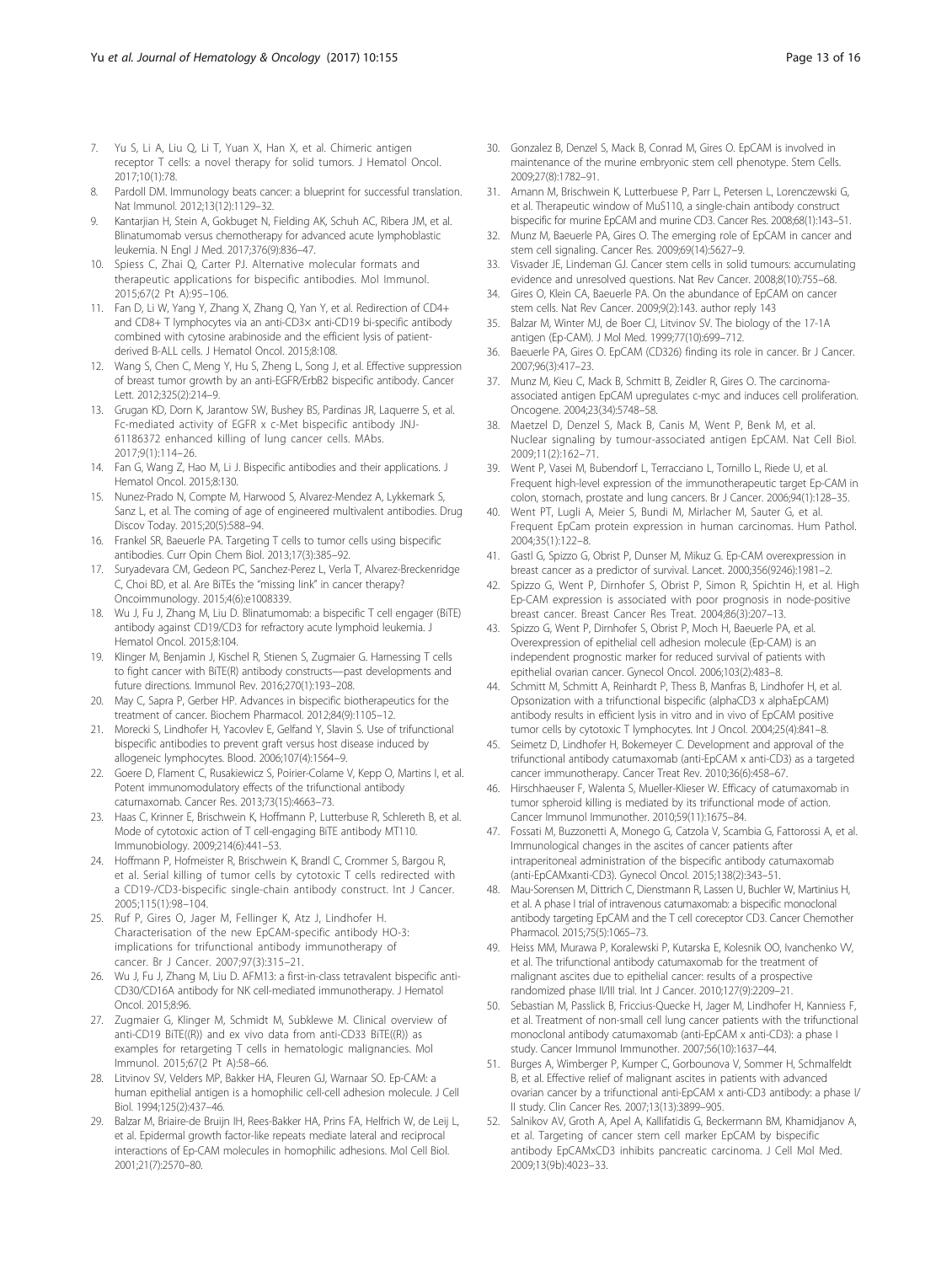- <span id="page-13-0"></span>53. Ferrari F, Bellone S, Black J, Schwab CL, Lopez S, Cocco E, et al. Solitomab, an EpCAM/CD3 bispecific antibody construct (BiTE(R)), is highly active against primary uterine and ovarian carcinosarcoma cell lines in vitro. J Exp Clin Cancer Res. 2015;34:123.
- 54. Martin-Padura I, Marighetti P, Agliano A, Colombo F, Larzabal L, Redrado M, et al. Residual dormant cancer stem-cell foci are responsible for tumor relapse after antiangiogenic metronomic therapy in hepatocellular carcinoma xenografts. Lab Investig. 2012;92(7):952–66.
- 55. Xu XL, Xing BC, Han HB, Zhao W, Hu MH, Xu ZL, et al. The properties of tumor-initiating cells from a hepatocellular carcinoma patient's primary and recurrent tumor. Carcinogenesis. 2010;31(2):167–74.
- 56. Yamashita T, Budhu A, Forgues M, Wang XW. Activation of hepatic stem cell marker EpCAM by Wnt-beta-catenin signaling in hepatocellular carcinoma. Cancer Res. 2007;67(22):10831–9.
- 57. Zhang P, Shi B, Gao H, Jiang H, Kong J, Yan J, et al. An EpCAM/CD3 bispecific antibody efficiently eliminates hepatocellular carcinoma cells with limited galectin-1 expression. Cancer Immunol Immunother. 2014;63(2):121–32.
- 58. Schlereth B, Fichtner I, Lorenczewski G, Kleindienst P, Brischwein K, da Silva A, et al. Eradication of tumors from a human colon cancer cell line and from ovarian cancer metastases in immunodeficient mice by a single-chain Ep-CAM-/CD3-bispecific antibody construct. Cancer Res. 2005;65(7):2882–9.
- 59. Herrmann I, Baeuerle PA, Friedrich M, Murr A, Filusch S, Ruttinger D, et al. Highly efficient elimination of colorectal tumor-initiating cells by an EpCAM/ CD3-bispecific antibody engaging human T cells. PLoS One. 2010;5(10):e13474.
- 60. Cioffi M, Dorado J, Baeuerle PA, Heeschen C. EpCAM/CD3-Bispecific T-cell engaging antibody MT110 eliminates primary human pancreatic cancer stem cells. Clin Cancer Res. 2012;18(2):465–74.
- 61. Cioffi M, Heeschen C. Immuno-targeting of pancreatic cancer stem cells: a new therapeutic strategy against a devastating disease? Oncoimmunology. 2012;1(4):560–2.
- 62. Amann M, Friedrich M, Lutterbuese P, Vieser E, Lorenczewski G, Petersen L, et al. Therapeutic window of an EpCAM/CD3-specific BiTE antibody in mice is determined by a subpopulation of EpCAM-expressing lymphocytes that is absent in humans. Cancer Immunol Immunother. 2009;58(1):95–109.
- 63. Amann M, D'Argouges S, Lorenczewski G, Brischwein K, Kischel R, Lutterbuese R, et al. Antitumor activity of an EpCAM/CD3-bispecific BiTE antibody during long-term treatment of mice in the absence of T-cell anergy and sustained cytokine release. J Immunother. 2009;32(5):452–64.
- 64. Vallera DA, Zhang B, Gleason MK, Oh S, Weiner LM, Kaufman DS, et al. Heterodimeric bispecific single-chain variable-fragment antibodies against EpCAM and CD16 induce effective antibody-dependent cellular cytotoxicity against human carcinoma cells. Cancer Biother Radiopharm. 2013;28(4):274–82.
- 65. Morecki S, Lindhofer H, Yacovlev E, Gelfand Y, Ruf P, Slavin S. Induction of long-lasting antitumor immunity by concomitant cell therapy with allogeneic lymphocytes and trifunctional bispecific antibody. Exp Hematol. 2008;36(8):997–1003.
- 66. Groth A, Salnikov AV, Ottinger S, Gladkich J, Liu L, Kallifatidis G, et al. New gene-immunotherapy combining TRAIL-lymphocytes and EpCAMxCD3 bispecific antibody for tumor targeting. Clin Cancer Res. 2012;18(4):1028–38.
- 67. Ren-Heidenreich L, Davol PA, Kouttab NM, Elfenbein GJ, Lum LG. Redirected T-cell cytotoxicity to epithelial cell adhesion molecule-overexpressing adenocarcinomas by a novel recombinant antibody, E3Bi, in vitro and in an animal model. Cancer. 2004;100(5):1095–103.
- 68. Hoffmann SC, Wabnitz GH, Samstag Y, Moldenhauer G, Ludwig T. Functional analysis of bispecific antibody (EpCAMxCD3)-mediated Tlymphocyte and cancer cell interaction by single-cell force spectroscopy. Int J Cancer. 2011;128(9):2096–104.
- 69. Yarden Y, Sliwkowski MX. Untangling the ErbB signalling network. Nat Rev Mol Cell Biol. 2001;2(2):127–37.
- 70. Baselga J, Swain SM. Novel anticancer targets: revisiting ERBB2 and discovering ERBB3. Nat Rev Cancer. 2009;9(7):463–75.
- 71. Ciardiello F, Tortora G. A novel approach in the treatment of cancer: targeting the epidermal growth factor receptor. Clin Cancer Res. 2001;7(10):2958–70.
- 72. Schoeberl B, Pace EA, Fitzgerald JB, Harms BD, Xu L, Nie L, et al. Therapeutically targeting ErbB3: a key node in ligand-induced activation of the ErbB receptor-PI3K axis. Sci Signal. 2009;2(77):ra31.
- 73. Wang J, Yin J, Yang Q, Ding F, Chen X, Li B, et al. Human epidermal growth factor receptor 4 (HER4) is a favorable prognostic marker of breast cancer: a systematic review and meta-analysis. Oncotarget. 2016;7(47):76693–703.
- 74. Rivera F, Vega-Villegas ME, Lopez-Brea MF. Cetuximab, its clinical use and future perspectives. Anti-Cancer Drugs. 2008;19(2):99–113.
- 75. Karapetis CS, Khambata-Ford S, Jonker DJ, O'Callaghan CJ, Tu D, Tebbutt NC, et al. K-ras mutations and benefit from cetuximab in advanced colorectal cancer. N Engl J Med. 2008;359(17):1757–65.
- 76. Lutterbuese R, Raum T, Kischel R, Hoffmann P, Mangold S, Rattel B, et al. T cell-engaging BiTE antibodies specific for EGFR potently eliminate KRASand BRAF-mutated colorectal cancer cells. Proc Natl Acad Sci U S A. 2010;107(28):12605–10.
- 77. Berezowska S, Schlegel J. Targeting ErbB receptors in high-grade glioma. Curr Pharm Des. 2011;17(23):2468–87.
- 78. Zitron IM, Thakur A, Norkina O, Barger GR, Lum LG, Mittal S. Targeting and killing of glioblastoma with activated T cells armed with bispecific antibodies. BMC Cancer. 2013;13:83.
- 79. Ma P, He Q, Li W, Li X, Han H, Jin M, et al. Anti-CD3 x EGFR bispecific antibody redirects cytokine-induced killer cells to glioblastoma in vitro and in vivo. Oncol Rep. 2015;34(5):2567–75.
- 80. Solomon BJ, Desai J, Rosenthal M, McArthur GA, Pattison ST, Pattison SL, et al. A first-time-in-human phase I clinical trial of bispecific antibody-targeted, paclitaxel-packaged bacterial minicells. PLoS One. 2015;10(12):e0144559.
- 81. Zhou Y, Gou LT, Guo ZH, Liu HR, Wang JM, Zhou SX, et al. Fully human HER2/cluster of differentiation 3 bispecific antibody triggers potent and specific cytotoxicity of T lymphocytes against breast cancer. Mol Med Rep. 2015;12(1):147–54.
- 82. Vaishampayan U, Thakur A, Rathore R, Kouttab N, Lum LG. Phase I study of anti-CD3 x anti-Her2 bispecific antibody in metastatic castrate resistant prostate cancer patients. Prostate Cancer. 2015;2015:285193.
- 83. Lum LG, Thakur A, Al-Kadhimi Z, Colvin GA, Cummings FJ, Legare RD, et al. Targeted T-cell therapy in stage IV breast cancer: a phase I clinical trial. Clin Cancer Res. 2015;21(10):2305–14.
- 84. Jager M, Schoberth A, Ruf P, Hess J, Lindhofer H. The trifunctional antibody ertumaxomab destroys tumor cells that express low levels of human epidermal growth factor receptor 2. Cancer Res. 2009;69(10):4270–6.
- 85. Kiewe P, Hasmuller S, Kahlert S, Heinrigs M, Rack B, Marme A, et al. Phase I trial of the trifunctional anti-HER2 x anti-CD3 antibody ertumaxomab in metastatic breast cancer. Clin Cancer Res. 2006;12(10):3085–91.
- 86. Haense N, Atmaca A, Pauligk C, Steinmetz K, Marme F, Haag GM, et al. A phase I trial of the trifunctional anti Her2 x anti CD3 antibody ertumaxomab in patients with advanced solid tumors. BMC Cancer. 2016;16:420.
- 87. Osaki T, Fujisawa S, Kitaguchi M, Kitamura M, Nakanishi T. Development of a bispecific antibody tetramerized through hetero-associating peptides. FEBS J. 2015;282(22):4389–401.
- 88. Curnow RT. Clinical experience with CD64-directed immunotherapy. An Overview. Cancer Immunol Immunother. 1997;45(3–4):210–5.
- 89. Stockmeyer B, Valerius T, Repp R, Heijnen IA, Buhring HJ, Deo YM, et al. Preclinical studies with Fc(gamma)R bispecific antibodies and granulocyte colony-stimulating factor-primed neutrophils as effector cells against HER-2/ neu overexpressing breast cancer. Cancer Res. 1997;57(4):696–701.
- 90. Fury MG, Lipton A, Smith KM, Winston CB, Pfister DG. A phase-I trial of the epidermal growth factor receptor directed bispecific antibody MDX-447 without and with recombinant human granulocyte-colony stimulating factor in patients with advanced solid tumors. Cancer Immunol Immunother. 2008;57(2):155–63.
- 91. Poovassery JS, Kang JC, Kim D, Ober RJ, Ward ES. Antibody targeting of HER2/HER3 signaling overcomes heregulin-induced resistance to PI3K inhibition in prostate cancer. Int J Cancer. 2015;137(2):267–77.
- 92. McDonagh CF, Huhalov A, Harms BD, Adams S, Paragas V, Oyama S, et al. Antitumor activity of a novel bispecific antibody that targets the ErbB2/ ErbB3 oncogenic unit and inhibits heregulin-induced activation of ErbB3. Mol Cancer Ther. 2012;11(3):582–93.
- 93. Engelman JA, Janne PA, Mermel C, Pearlberg J, Mukohara T, Fleet C, et al. ErbB-3 mediates phosphoinositide 3-kinase activity in gefitinib-sensitive non-small cell lung cancer cell lines. Proc Natl Acad Sci U S A. 2005;102(10): 3788–93.
- 94. Grothey A. EGFR antibodies in colorectal cancer: where do they belong? J Clin Oncol. 2010;28(31):4668–70.
- Schaefer G, Haber L, Crocker LM, Shia S, Shao L, Dowbenko D, et al. A twoin-one antibody against HER3 and EGFR has superior inhibitory activity compared with monospecific antibodies. Cancer Cell. 2011;20(4):472–86.
- 96. Chen Z, Xie W, Acheampong DO, Xu M, He H, Yang M, et al. A human IgGlike bispecific antibody co-targeting epidermal growth factor receptor and the vascular endothelial growth factor receptor 2 for enhanced antitumor activity. Cancer Biol Ther. 2016;17(2):139–50.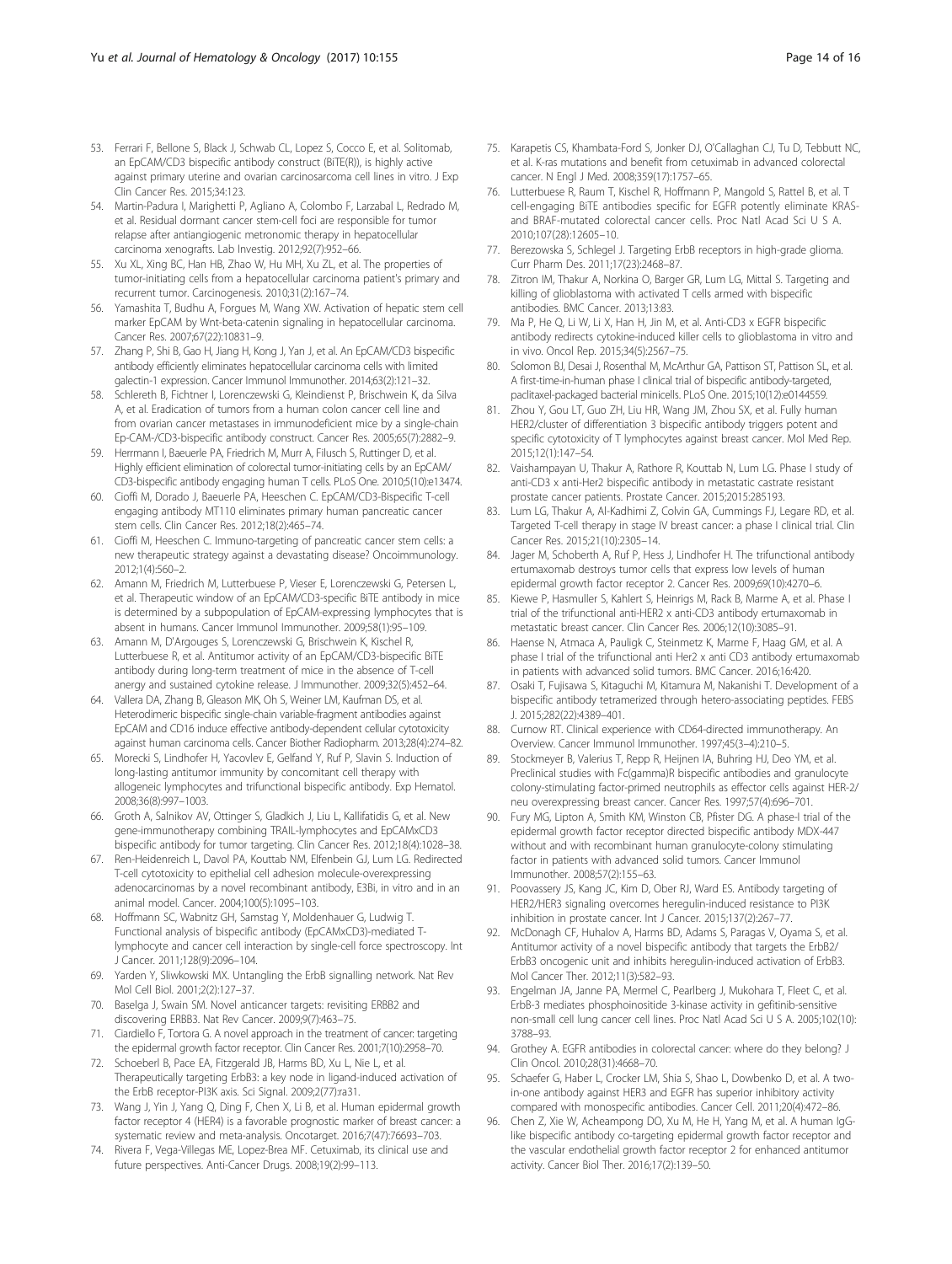- <span id="page-14-0"></span>97. Schanzer JM, Wartha K, Moessner E, Hosse RJ, Moser S, Croasdale R, et al. XGFR\*, a novel affinity-matured bispecific antibody targeting IGF-1R and EGFR with combined signaling inhibition and enhanced immune activation for the treatment of pancreatic cancer. MAbs. 2016;8(4):811–27.
- 98. Chan JK, Hamilton CA, Cheung MK, Karimi M, Baker J, Gall JM, et al. Enhanced killing of primary ovarian cancer by retargeting autologous cytokine-induced killer cells with bispecific antibodies: a preclinical study. Clin Cancer Res. 2006;12(6):1859–67.
- 99. Dorvillius M, Garambois V, Pourquier D, Gutowski M, Rouanet P, Mani JC, et al. Targeting of human breast cancer by a bispecific antibody directed against two tumour-associated antigens: ErbB-2 and carcinoembryonic antigen. Tumour Biol. 2002;23(6):337–47.
- 100. Oikawa S, Nakazato H, Kosaki G. Primary structure of human carcinoembryonic antigen (CEA) deduced from cDNA sequence. Biochem Biophys Res Commun. 1987;142(2):511–8.
- 101. Hammarstrom S. The carcinoembryonic antigen (CEA) family: structures, suggested functions and expression in normal and malignant tissues. Semin Cancer Biol. 1999;9(2):67–81.
- 102. Behr TM, Sharkey RM, Juweid MI, Dunn RM, Ying Z, Zhang CH, et al. Factors influencing the pharmacokinetics, dosimetry, and diagnostic accuracy of radioimmunodetection and radioimmunotherapy of carcinoembryonic antigen-expressing tumors. Cancer Res. 1996;56(8):1805–16.
- 103. Yamamoto M, Maehara Y, Sakaguchi Y, Mine H, Yamanaka T, Korenaga D, et al. Distributions in CEA doubling time differ in patients with recurrent colorectal carcinomas. Hepato-Gastroenterology. 2004;51(55):147–51.
- 104. Rother M. Carcinoembryonic antigen monitoring for early detection of asymptomatic incurable metastatic colorectal cancer. J Clin Oncol. 2007; 25(10):1293–4. author reply 1294
- 105. Locker GY, Hamilton S, Harris J, Jessup JM, Kemeny N, Macdonald JS, et al. ASCO 2006 update of recommendations for the use of tumor markers in gastrointestinal cancer. J Clin Oncol. 2006;24(33):5313–27.
- 106. Osada T, Hsu D, Hammond S, Hobeika A, Devi G, Clay TM, et al. Metastatic colorectal cancer cells from patients previously treated with chemotherapy are sensitive to T-cell killing mediated by CEA/CD3-bispecific T-cellengaging BiTE antibody. Br J Cancer. 2010;102(1):124–33.
- 107. Lutterbuese R, Raum T, Kischel R, Lutterbuese P, Schlereth B, Schaller E, et al. Potent control of tumor growth by CEA/CD3-bispecific single-chain antibody constructs that are not competitively inhibited by soluble CEA. J Immunother. 2009;32(4):341–52.
- 108. Behr TM, Sharkey RM, Juweid ME, Dunn RM, Ying Z, Zhang CH, et al. Variables influencing tumor dosimetry in radioimmunotherapy of CEAexpressing cancers with anti-CEA and antimucin monoclonal antibodies. J Nucl Med. 1997;38(3):409–18.
- 109. Dallas MR, Liu G, Chen WC, Thomas SN, Wirtz D, Huso DL, et al. Divergent roles of CD44 and carcinoembryonic antigen in colon cancer metastasis. FASEB J. 2012;26(6):2648–56.
- 110. Khare PD, Shao-Xi L, Kuroki M, Hirose Y, Arakawa F, Nakamura K, et al. Specifically targeted killing of carcinoembryonic antigen (CEA)-expressing cells by a retroviral vector displaying single-chain variable fragmented antibody to CEA and carrying the gene for inducible nitric oxide synthase. Cancer Res. 2001;61(1):370–5.
- 111. Oberst MD, Fuhrmann S, Mulgrew K, Amann M, Cheng L, Lutterbuese P, et al. CEA/CD3 bispecific antibody MEDI-565/AMG 211 activation of T cells and subsequent killing of human tumors is independent of mutations commonly found in colorectal adenocarcinomas. MAbs. 2014;6(6):1571–84.
- 112. Peng L, Oberst MD, Huang J, Brohawn P, Morehouse C, Lekstrom K, et al. The CEA/CD3-bispecific antibody MEDI-565 (MT111) binds a nonlinear epitope in the full-length but not a short splice variant of CEA. PLoS One. 2012;7(5):e36412.
- 113. Pishvaian M, Morse MA, McDevitt J, Norton JD, Ren S, Robbie GJ, et al. Phase 1 dose escalation study of MEDI-565, a bispecific T-cell engager that targets human carcinoembryonic antigen, in patients with advanced gastrointestinal adenocarcinomas. Clin Colorectal Cancer. 2016;15(4):345–51.
- 114. Osada T, Patel SP, Hammond SA, Osada K, Morse MA, Lyerly HK. CEA/CD3 bispecific T cell-engaging (BiTE) antibody-mediated T lymphocyte cytotoxicity maximized by inhibition of both PD1 and PD-L1. Cancer Immunol Immunother. 2015;64(6):677–88.
- 115. Bacac M, Klein C, Umana P. CEA TCB: a novel head-to-tail 2:1 T cell bispecific antibody for treatment of CEA-positive solid tumors. Oncoimmunology. 2016;5(8):e1203498.
- 116. Bacac M, Fauti T, Sam J, Colombetti S, Weinzierl T, Ouaret D, et al. A novel carcinoembryonic antigen T-cell bispecific antibody (CEA TCB) for the treatment of solid tumors. Clin Cancer Res. 2016;22(13):3286–97.
- 117. Lehmann S, Perera R, Grimm HP, Sam J, Colombetti S, Fauti T, et al. In vivo fluorescence imaging of the activity of CEA TCB, a novel T-cell bispecific antibody, reveals highly specific tumor targeting and fast induction of Tcell-mediated tumor killing. Clin Cancer Res. 2016;22(17):4417–27.
- 118. Dong B, Zhou C, He P, Li J, Chen S, Miao J, et al. A novel bispecific antibody, BiSS, with potent anti-cancer activities. Cancer Biol Ther. 2016; 17(4):364–70.
- 119. Li J, Zhou C, Dong B, Zhong H, Chen S, Li Q, et al. Single domain antibodybased bispecific antibody induces potent specific anti-tumor activity. Cancer Biol Ther. 2016;17(12):1231–9.
- 120. Compte M, Alvarez-Cienfuegos A, Nunez-Prado N, Sainz-Pastor N, Blanco-Toribio A, Pescador N, et al. Functional comparison of single-chain and twochain anti-CD3-based bispecific antibodies in gene immunotherapy applications. Oncoimmunology. 2014;3:e28810.
- 121. Molgaard K, Compte M, Nunez-Prado N, Harwood SL, Sanz L, Alvarez-Vallina L. Balanced secretion of anti-CEA x anti-CD3 diabody chains using the 2A self-cleaving peptide maximizes diabody assembly and tumor-specific cytotoxicity. Gene Ther. 2017;24:208.
- 122. Azria D, Larbouret C, Garambois V, Kramar A, Martineau P, Robert B, et al. Potentiation of ionising radiation by targeting tumour necrosis factor alpha using a bispecific antibody in human pancreatic cancer. Br J Cancer. 2003; 89(10):1987–94.
- 123. Rauscher A, Frindel M, Rajerison H, Gouard S, Maurel C, Barbet J, et al. Improvement of the targeting of radiolabeled and functionalized liposomes with a two-step system using a bispecific monoclonal antibody (anti-CEA x anti-DTPA-in). Front Med (Lausanne). 2015;2:83.
- 124. Bodet-Milin C, Kraeber-Bodere F, Eugene T, Guerard F, Gaschet J, Bailly C, et al. Radioimmunotherapy for treatment of acute leukemia. Semin Nucl Med. 2016;46(2):135–46.
- 125. Mach JP, Pelegrin A, Buchegger F. Imaging and therapy with monoclonal antibodies in non-hematopoietic tumors. Curr Opin Immunol. 1991;3(5):685–93.
- 126. Goldenberg DM, Sharkey RM, Paganelli G, Barbet J, Chatal JF. Antibody pretargeting advances cancer radioimmunodetection and radioimmunotherapy. J Clin Oncol. 2006;24(5):823–34.
- 127. Reilly RM. Radioimmunotherapy of solid tumors: the promise of pretargeting strategies using bispecific antibodies and radiolabeled haptens. J Nucl Med. 2006;47(2):196–9.
- 128. Sharkey RM, Rossi EA, McBride WJ, Chang CH, Goldenberg DM. Recombinant bispecific monoclonal antibodies prepared by the dockand-lock strategy for pretargeted radioimmunotherapy. Semin Nucl Med. 2010;40(3):190–203.
- 129. Goldenberg DM, Rossi EA, Sharkey RM, McBride WJ, Chang CH. Multifunctional antibodies by the dock-and-lock method for improved cancer imaging and therapy by pretargeting. J Nucl Med. 2008;49(1):158–63.
- 130. van Schaijk FG, Oosterwijk E, Soede AC, Broekema M, Frielink C, McBride WJ, et al. Pretargeting of carcinoembryonic antigen-expressing tumors with a biologically produced bispecific anticarcinoembryonic antigen x antiindium-labeled diethylenetriaminepentaacetic acid antibody. Clin Cancer Res. 2005;11(19 Pt 2):7130s–6s.
- 131. Yazaki PJ, Lee B, Channappa D, Cheung CW, Crow D, Chea J, et al. A series of anti-CEA/anti-DOTA bispecific antibody formats evaluated for pretargeting: comparison of tumor uptake and blood clearance. Protein Eng Des Sel. 2013;26(3):187–93.
- 132. Karacay H, Brard PY, Sharkey RM, Chang CH, Rossi EA, McBride WJ, et al. Therapeutic advantage of pretargeted radioimmunotherapy using a recombinant bispecific antibody in a human colon cancer xenograft. Clin Cancer Res. 2005;11(21):7879–85.
- 133. Mirallie E, Sai-Maurel C, Faivre-Chauvet A, Regenet N, Chang CH, Goldenberg DM, et al. Improved pretargeted delivery of radiolabelled hapten to human tumour xenograft in mice by avidin chase of circulating bispecific antibody. Eur J Nucl Med Mol Imaging. 2005;32(8):901–9.
- 134. Kraeber-Bodere F, Rousseau C, Bodet-Milin C, Ferrer L, Faivre-Chauvet A, Campion L, et al. Targeting, toxicity, and efficacy of 2-step, pretargeted radioimmunotherapy using a chimeric bispecific antibody and 131Ilabeled bivalent hapten in a phase I optimization clinical trial. J Nucl Med. 2006;47(2):247–55.